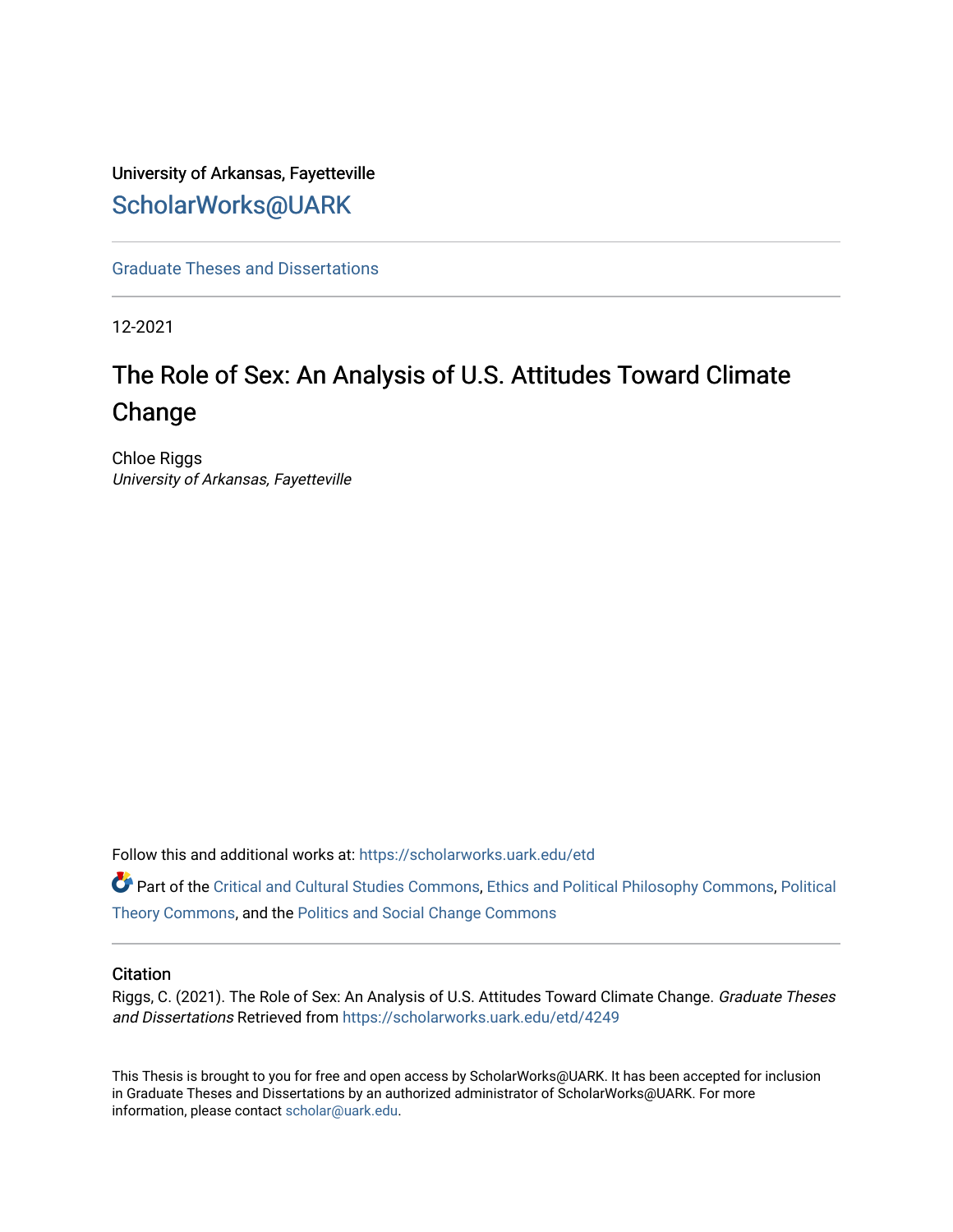The Role of Sex: An Analysis of U.S. Attitudes Toward Climate Change

A thesis submitted in partial fulfillment of the requirements for the degree of Master of Arts in Political Science

by

Chloe Riggs University of Arkansas Bachelor of Arts in Political Science, and Spanish 2019

## December 2021 University of Arkansas

\_\_\_\_\_\_\_\_\_\_\_\_\_\_\_\_\_\_\_\_\_\_\_\_\_\_\_ \_\_\_\_\_\_\_\_\_\_\_\_\_\_\_\_\_\_\_\_\_\_\_\_\_\_\_

This thesis is approved for recommendation to the Graduate Council.

Janine Parry, Ph.D. Thesis Director

\_\_\_\_\_\_\_\_\_\_\_\_\_\_\_\_\_\_\_\_\_\_\_\_\_\_\_

Andrew Dowdle, Ph.D. Shirin Saeidi, Ph.D. Committee Member Committee Member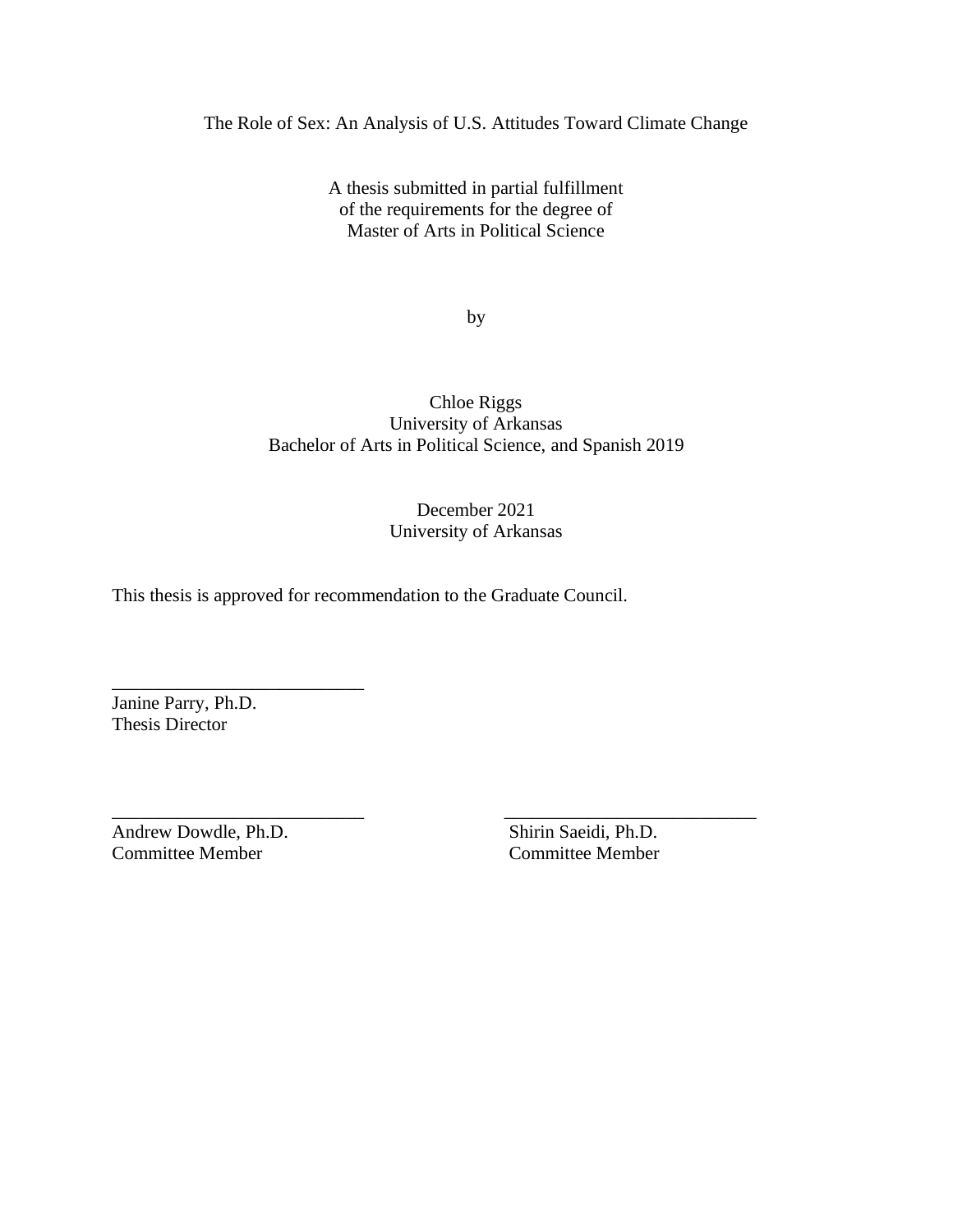#### Abstract

This study analyzes the intersection of sex, environmental risk perception of climate change, and feminism. More specifically, with a sample size of 8,280 respondents from the American National Election Studies (ANES) 2020 Times Series Study, this research examines the relationship between pro-environmental attitudes and sympathy for feminism, controlling for sex, as well as if a measure of sympathy for feminism influences pro-environmental attitudes, controlling for demographic (age, education, race, sex, and income) and political preference (political ideology and party affiliation) variables. Previous literature strongly supports a sex gap in risk perception, a pattern known as the White Male Effect (WME) (Flynn, Slovic, and Mertz 1994). I extend the existing literature by expressly testing whether the relationship between proenvironmental attitudes and sympathy for feminism is strongest for women (H1), and whether a measure of sympathy for feminism positively influences pro-environmental attitudes (H2). The results substantiate both hypotheses with evidence that supports a biological sex gap in environmental attitudes (and support for feminism), in addition to an independent effect for feminism on pro-environmental attitudes. These findings demonstrate the complexity of American's gendered attitudes toward climate change: the differences appear to stem from both biological and cultural differences.

Keywords: Sex; gender; environmental risk perception; environmentalism; climate change; risk perception; feminism; White Male Effect; feminist feeling thermometer; public opinion.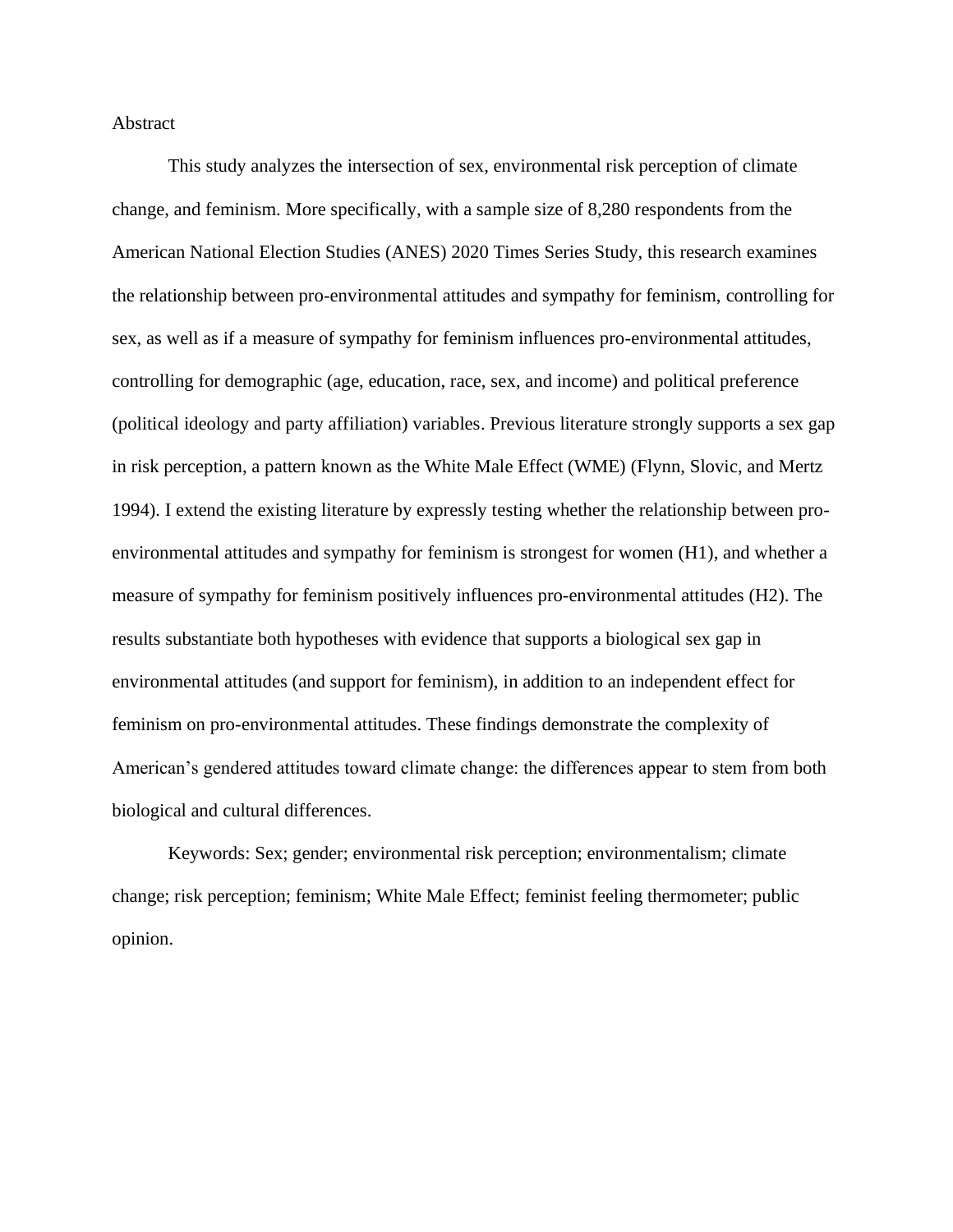Acknowledgements

First and most of all, I would like to thank Dr. Janine Parry for her expertise, encouragement, and mentorship throughout both the process of writing this thesis and my time at the University of Arkansas. I would also like to express my deepest gratitude to Dr. Andrew Dowdle and Dr. Shirin Saeidi for serving as my committee members. Their flexibility, while finishing my thesis during a global pandemic, is extremely meaningful to me and the quality of my work. Additionally, I am thankful for the support of the Political Science Department, as a whole, during my time as both an undergraduate and graduate student. Without the assistance and opportunities offered to me by the department, I would not where I am today. Finally, I would like to thank my family and friends for their constant encouragement. For real, thank you for letting me talk Political Science for hours on end. I did it!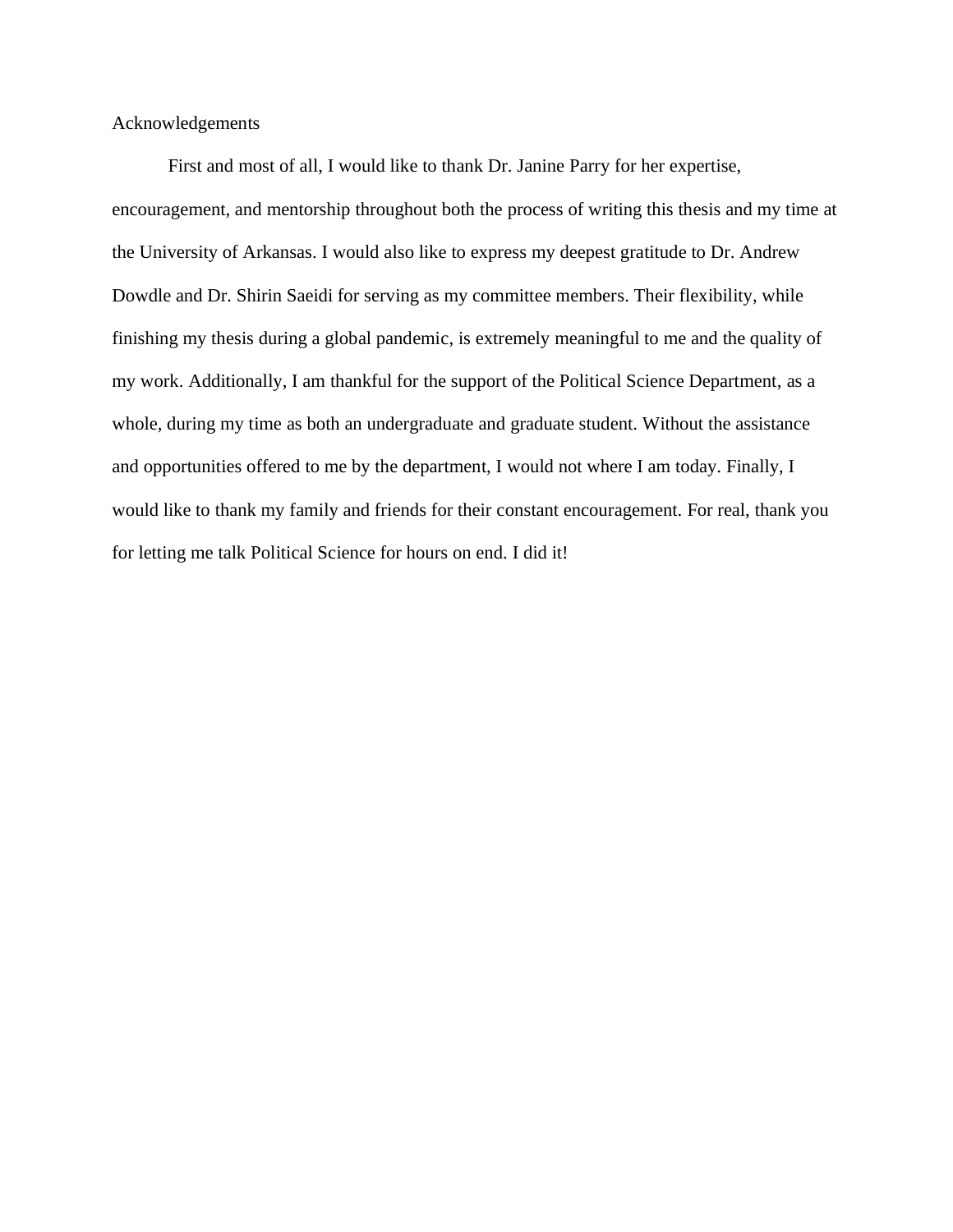# Dedication

To my family, John, Renita, Landon, and Trenton Riggs, and partner, Ty Holt.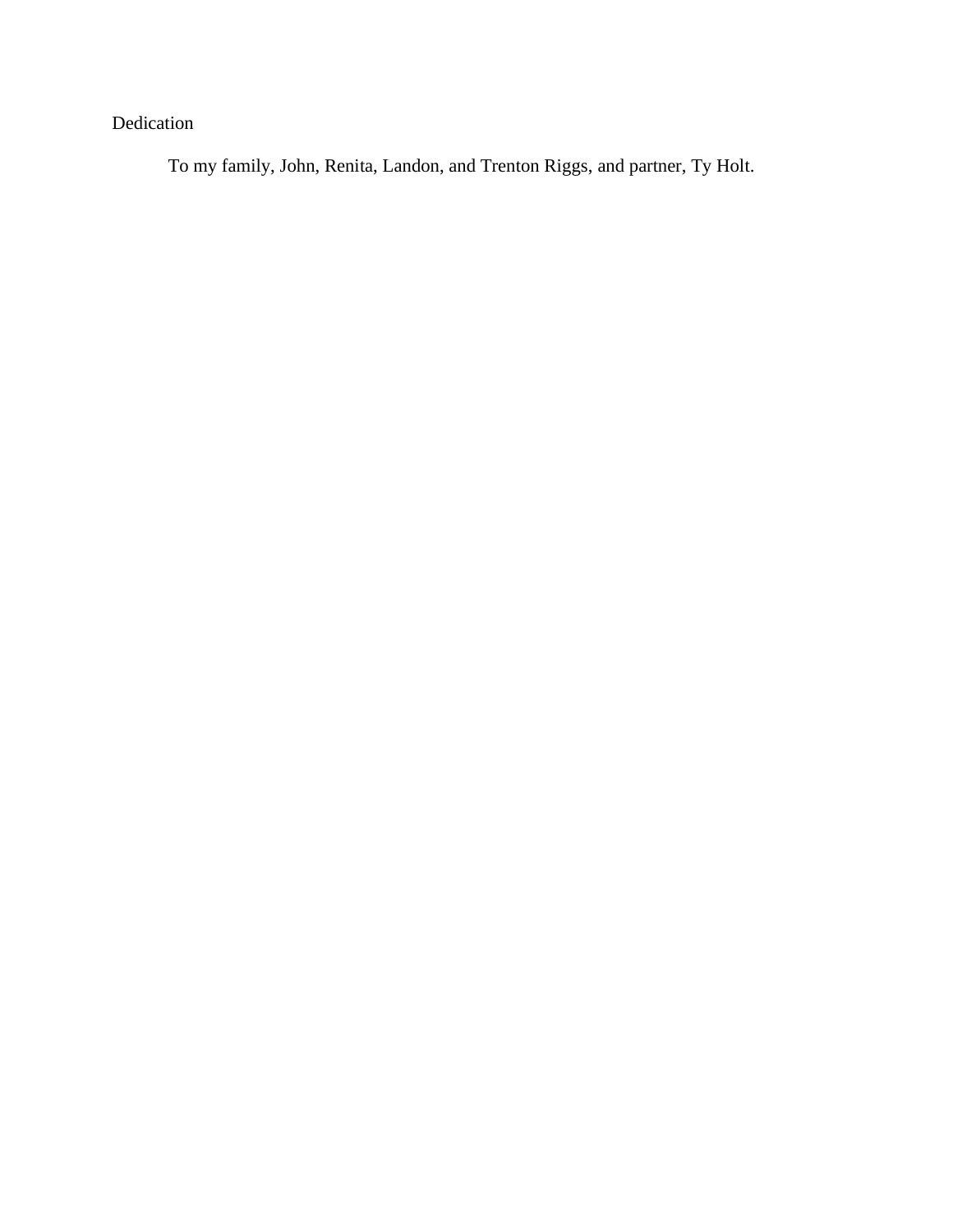# Table of Contents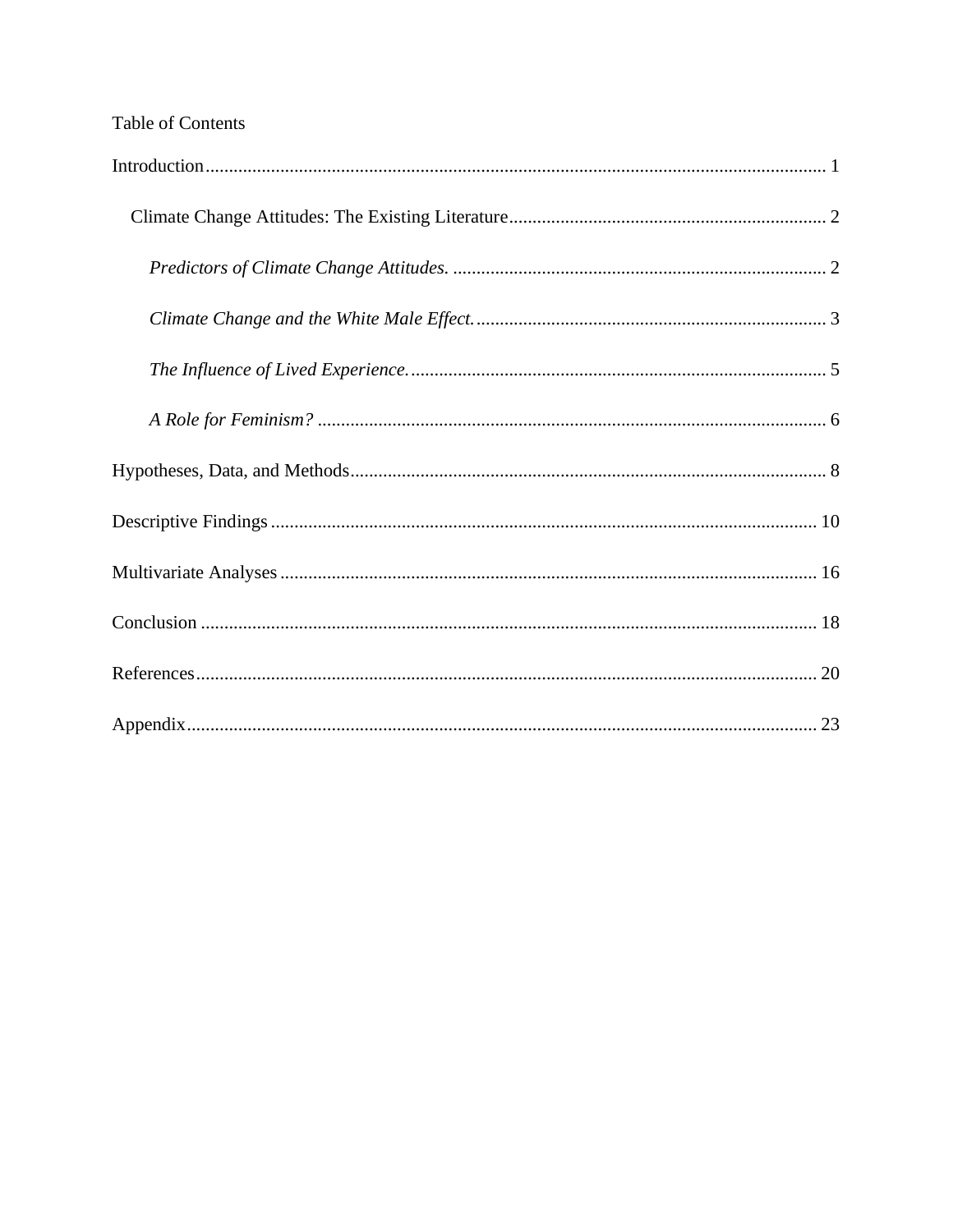#### <span id="page-6-0"></span>Introduction

To take a walk in another (wo)man's shoes is to gain insight through her perspective. When observing the differences between U.S. men and women, research suggests a sex gap in risk perception; "risks tend to be judged lower by men than by women" (Finucane et al. 2000, 159). The sex gap in risk perception does not reflect differences between the sexes in rationality or education (Finucane et al. 2000). But rather, the sex gap in risk perception is the result of status within the U.S. societal structure.

This phenomenon is known as the White Male Effect (WME). The WME is a widely held theory that finds a group of U.S. White males exhibit low levels of risk perception and are less likely to practice risk-averse behavior (Flynn, Slovic, and Mertz 1994). Applying the WME to risk perception of environmental climate change, sex consistently predicts environmental attitudes, when controlling for political preference through partisanship, ideology, or both (Egan and Mullin 2017). Moreover, "compared with White males, many females and non-White males tend to be in positions of less power and control, benefit less from many technologies and institutions, are more vulnerable to discrimination, and therefore see the world as more dangerous" (Finucane et al. 2000, 170). Thus, the White male and his shoes walk with a privileged step up in status, setting them apart from others in the population.

This research begins with a brief overview of the literature on the intersection of sex/gender, environmental risk perception, and finally, feminism. Then, it steps away from observing the outliers, those exhibiting the WME. Instead, it investigates whether attitudes toward environmentalism are biological by sex, cultural by gendered experiences and resulting beliefs, or both, as well as possible additional influences.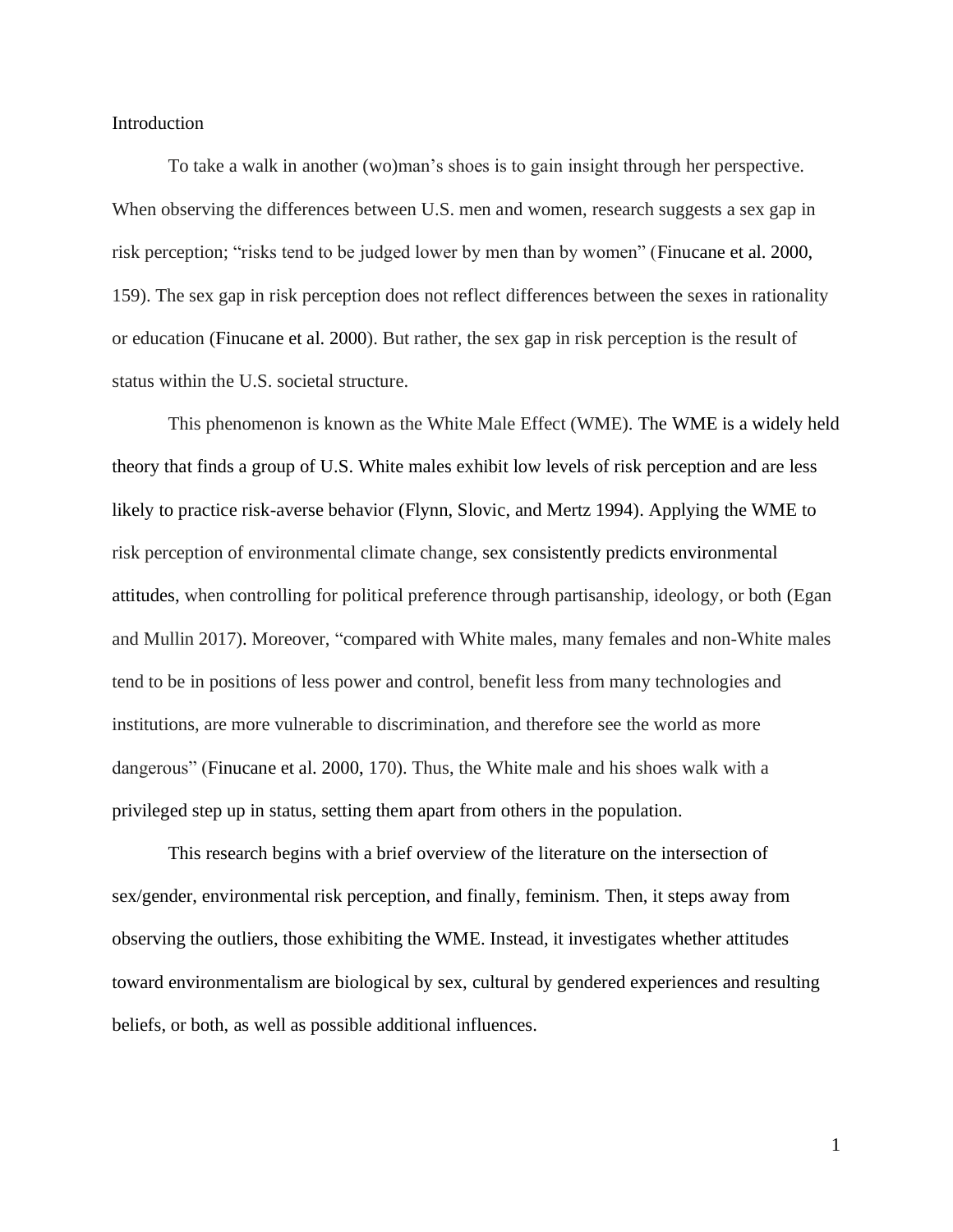Within the "Hypotheses, Data, and Methods" section, I hypothesize that the relationship between pro-environmental attitudes and sympathy for feminism will be strongest for women (H1). Additionally, I hypothesize that the measure of sympathy for feminism, the feminist feeling thermometer, will positively influence pro-environmental attitudes (H2). To test H1, I examine descriptive statistics and bivariate analyses within the "Descriptive Findings" portion of this study. In the "Multivariate Findings" section, I test H2 with multivariate ordinal least squares regression. Finally, I conclude this research with evidence substantiating both hypotheses.

In short, I find evidence of a biological sex gap in environmental attitudes (and support for feminism), in addition to the measurement used for feminism positively influencing environmentalism. This dual finding speaks to the complexity of gendered American attitudes toward climate change: the differences appear to stem from both biological and cultural differences.

### <span id="page-7-0"></span>Climate Change Attitudes: The Existing Literature

Over time, the American view of climate change has remained an unclear and distant environmental problem (Nisbet and Myers 2007). Americans maintain the far-off notion of climate change with disbelief, indifference, and low levels of support for the costly policies needed to slow its advance (Egan and Mullin 2017). Because of this, it is unlikely American public opinion on climate change will spur any substantial policy change in the foreseeable future (Egan and Mullin 2017).

<span id="page-7-1"></span>*Predictors of Climate Change Attitudes.* Still, there are patterns in who accepts the science – and potential remedies – and who does not. Demographically, the characteristics of age, education, income, and race have produced mixed results (Egan and Mullin 2017). "Some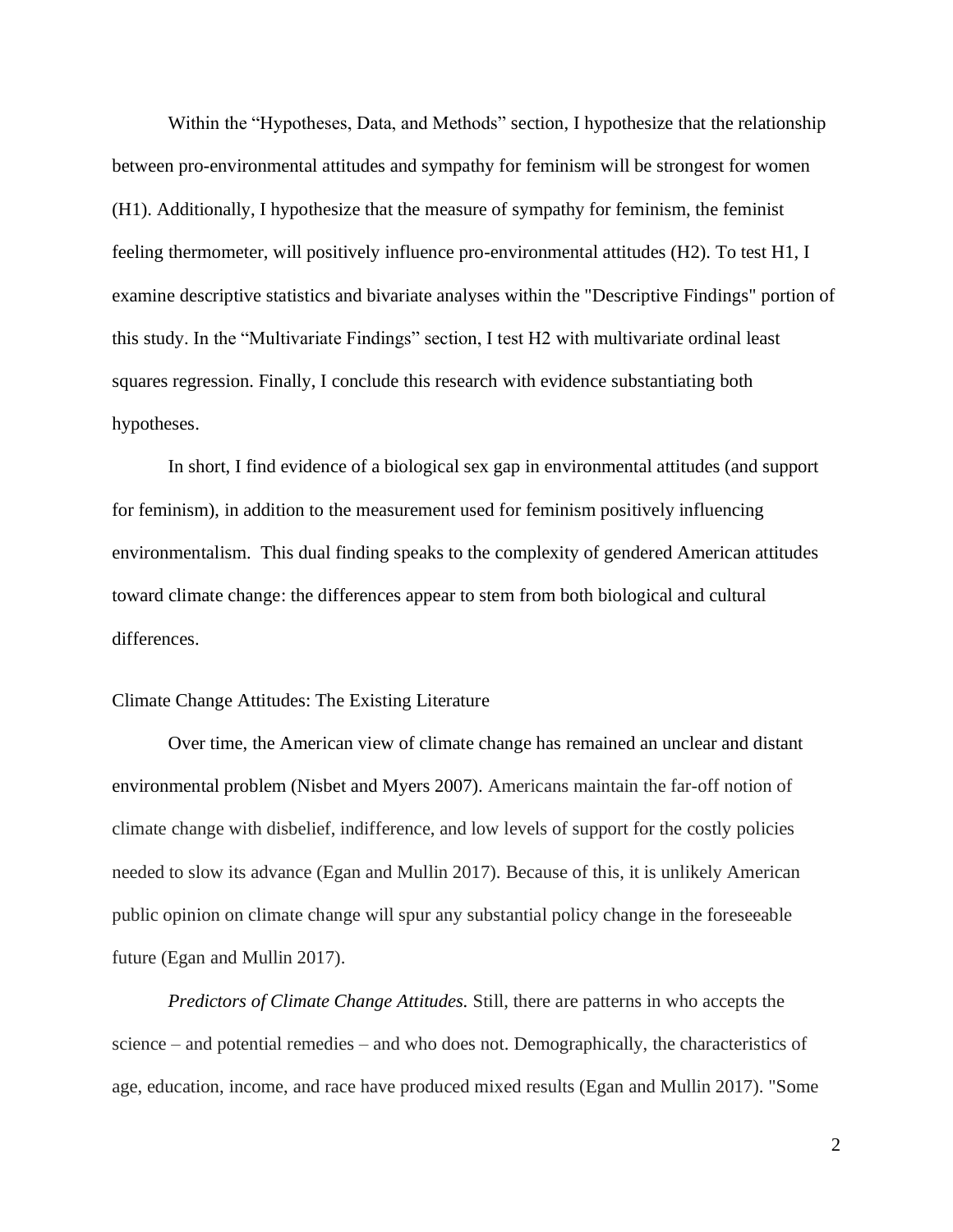research finds more resistance to the concept of climate change among Whites and older Americans, yet in many other studies, these relationships are not evident" (Egan and Mullin 2017, 215). Sex, however, consistently explains attitudes towards climate change when controlling for political preference through partisanship, ideology, or both (Egan and Mullin 2017). Thus, there is both a divide by sex and politics constructing American's views towards climate change.

Regarding sex, women are more likely than men to prioritize addressing climate change (Pew Research Center 2020). More specifically, "women are 16 percentage points more likely than men to say that dealing with global climate change should be a top policy priority (60% vs. 44%)" (Pew Research Center 2020, 12). Partisan polarization appears to be exaggerating this gap. Republicans and Democrats have become increasingly likely to say that prioritizing environmental protection is important (Pew Research Center 2020). However, in reality, of "Republican-leaning independents (just 21% call it a top priority)," while "climate change is near the top of the list of issues among Democrats and Democratic leaners (78% call it a top priority)" (Pew Research Center 2020, 6). Consequently, a previously ambivalent electorate, influenced strongly by elite cues, has adopted a profoundly partisan view of climate change (Brulle, Carmichael, and Jenkins 2012).

<span id="page-8-0"></span>*Climate Change and the White Male Effect.* To better understand the effects of both sex and politics on American public opinion toward climate change, observing the White Male Effect (WME) is necessary. The WME is a widely held theory that finds, most simply, White males are outliers, as compared to the rest of the U.S. population, in their perceptions and attitudes towards risk (Campbell, Bevc, and Picou 2013; Finucane et al. 2000; Flynn, Slovic, and Mertz 1994). The White males exhibiting the WME are typically better educated, have higher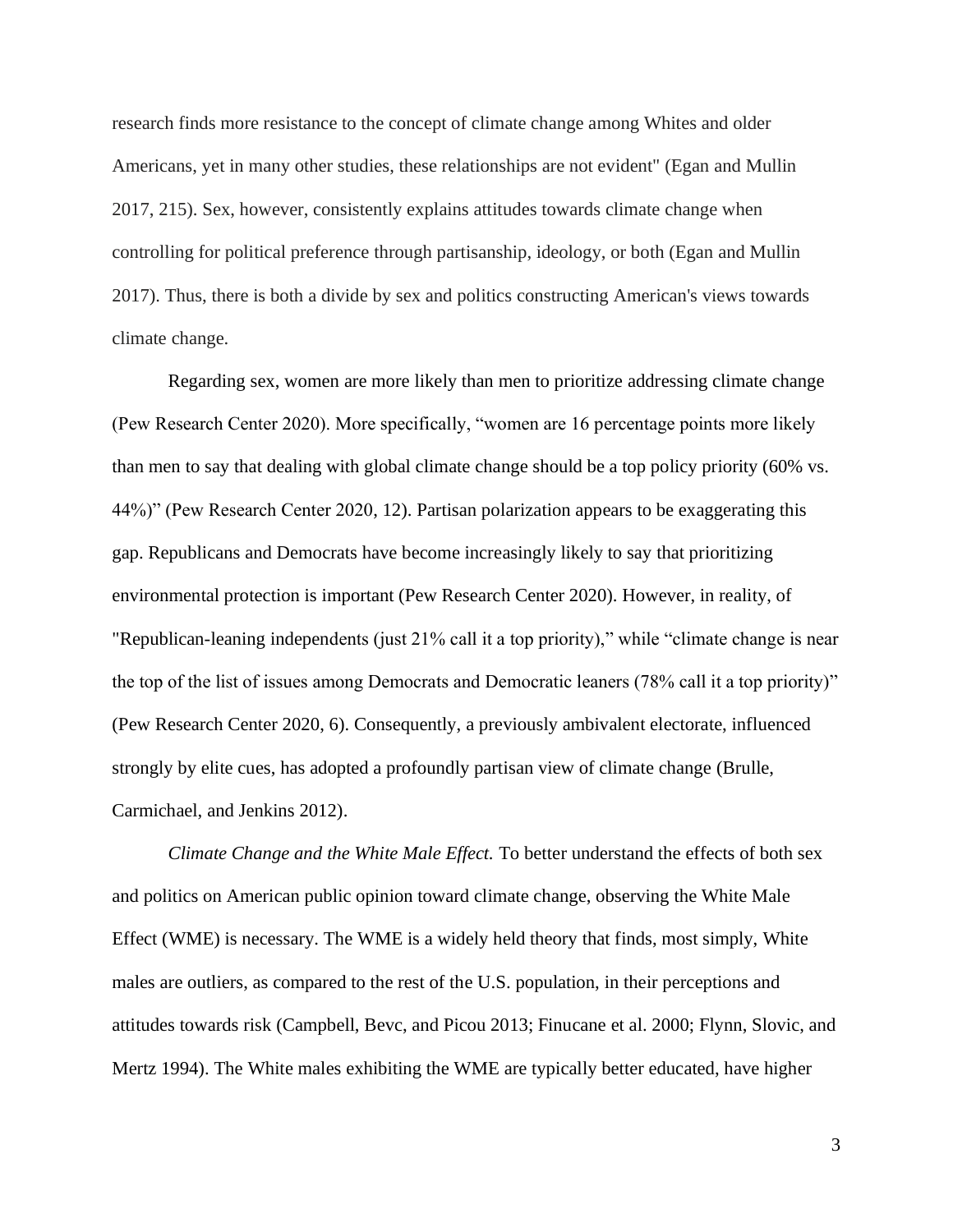average household incomes, and are politically more conservative (Flynn, Slovic, and Mertz 1994). Additionally, they have very low-risk perception levels (Flynn, Slovic, and Mertz 1994). Combining both their characteristics with their low levels of risk perception, the WME maintains that "the world seems safer and hazardous activities seem more beneficial to White males than to other groups" (Finucane et al. 2000, 170). Thus, the White males' privileged status within American society provides a conveniently limited perception of environmental risk.

A recent survey conducted by the Pew Research Center illustrates the WME within the context of climate change. A portion of the study seeks to measure simple behavioral changes to protect the environment, including reducing food waste, eating less meat, driving less or carpooling, and reducing the amount of water and single-use plastics used. Being the least likely to make these efforts, Republican men are the outliers in the population (Funk and Hefferon 2019). In contrast, "Republican and Democratic women, as well as Democratic men, are about equally likely to make these efforts to protect the environment" (Funk and Hefferon 2019, 14). Most simply, the WME is privileged ambivalence to environmental risk and, generally, riskaverse behavior. Thus, White males exhibiting the WME, so often deemed the standard in American society, in reality, are the oddity.

Observing race and ethnicity further substantiates the basis of the WME, finding White men to have unusually low-risk perception compared to the rest of the U.S. population. The sex gap in risk perception only exists between White men and White women. It does not exist among Black or Hispanic men and women (Kalof et al. 2002). Thus, White women and racial and ethnic minorities of both sexes have more in common with each other than they do with White men regarding how they perceive risk. Additionally, partisan views of climate change do not directly impact racial and ethnic minorities in the same way (Schuldt and Pearson 2016). Thoughts on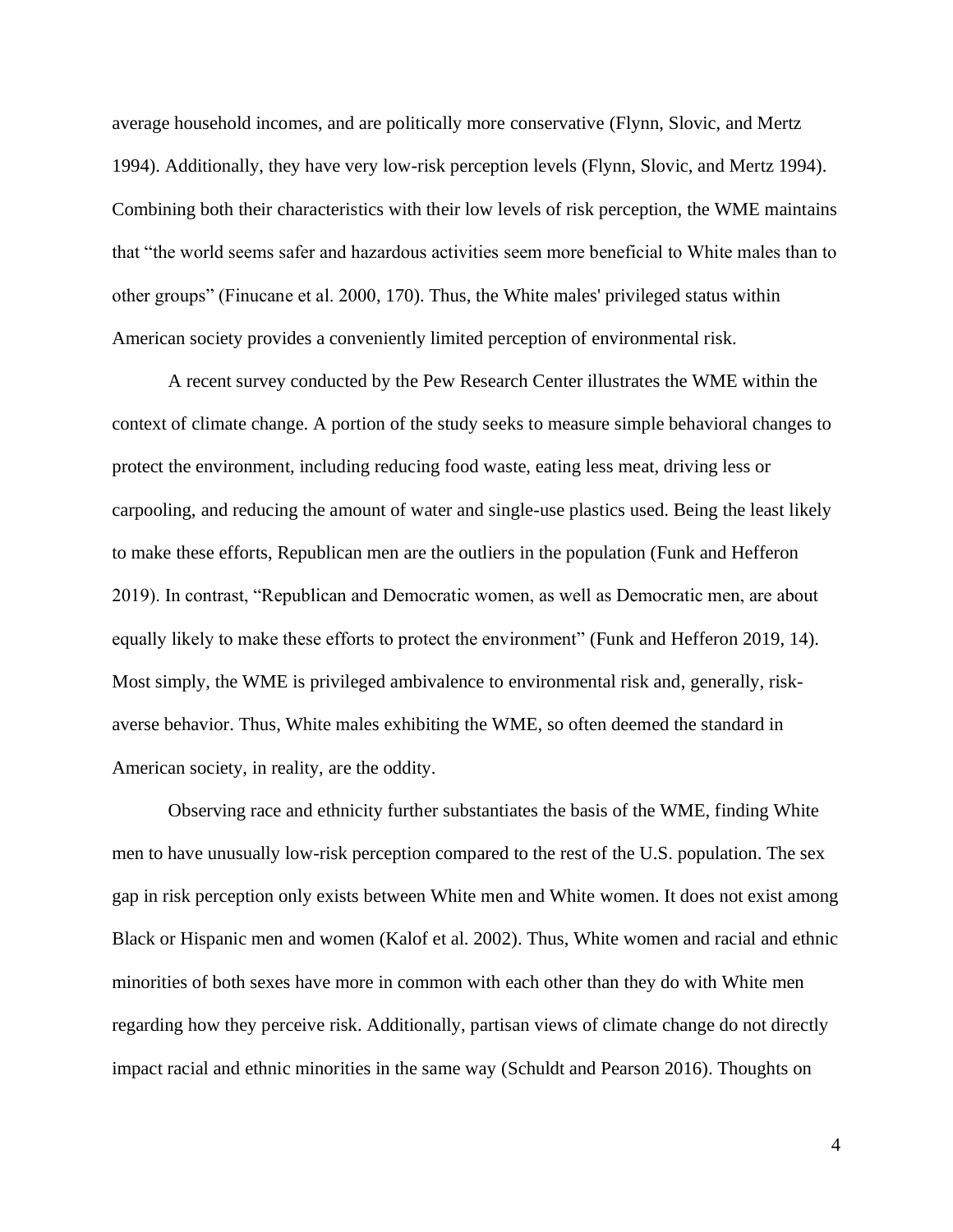climate change for U.S. racial and ethnic minorities are less politically polarized and unchanged by partisan framing of the issue (Schuldt and Pearson 2016).

<span id="page-10-0"></span>*The Influence of Lived Experience.* Environmental risk perception gaps function as varying perceived vulnerability to risk (Bord and O'Connor 1997; Umberson 1993). The differing understandings of risks suggest extreme variation in how life is experienced (Umberson 1993). The lived experience of a particular sex, race/ethnicity, or both within American society make for differing perceived vulnerabilities. Explanations for varying perceived vulnerabilities to risk have developed from overarching structural relationships within American society. The structure perpetuates worldviews and socialization practices dependent upon an individual's demographic characteristics (Kahan et al. 2007; Leiserowitz 2006; McCright 2010).

Further, worldviews and socialization differ for White males compared to everyone else because of their privileged status within society. Thus, White women and racial/ethnic minorities of both sexes are left to perceive heightened levels of risk to survive a society in which they are unfavored by the structure's nature.

Applying the WME to Sweden reveals this phenomenon to be nontransferable beyond some borders (Olofsson and Rashid 2011). Because Swedish men and women both have equally low-risk perceptions, the White *Male* Effect does not exist in Sweden (Olofsson and Rashid 2011). However, there is a *White* Effect. The *White* Effect demonstrates a difference in risk perception among native Swedes and people with foreign backgrounds (Olofsson and Rashid 2011). For those with foreign backgrounds, the living conditions are not the same. Therefore, they face various risks at a higher probability and perceive them as such (Olofsson and Rashid 2011). Thus, Sweden's *White* Effect is characterized by whiteness as a measure of privilege, much like the U.S.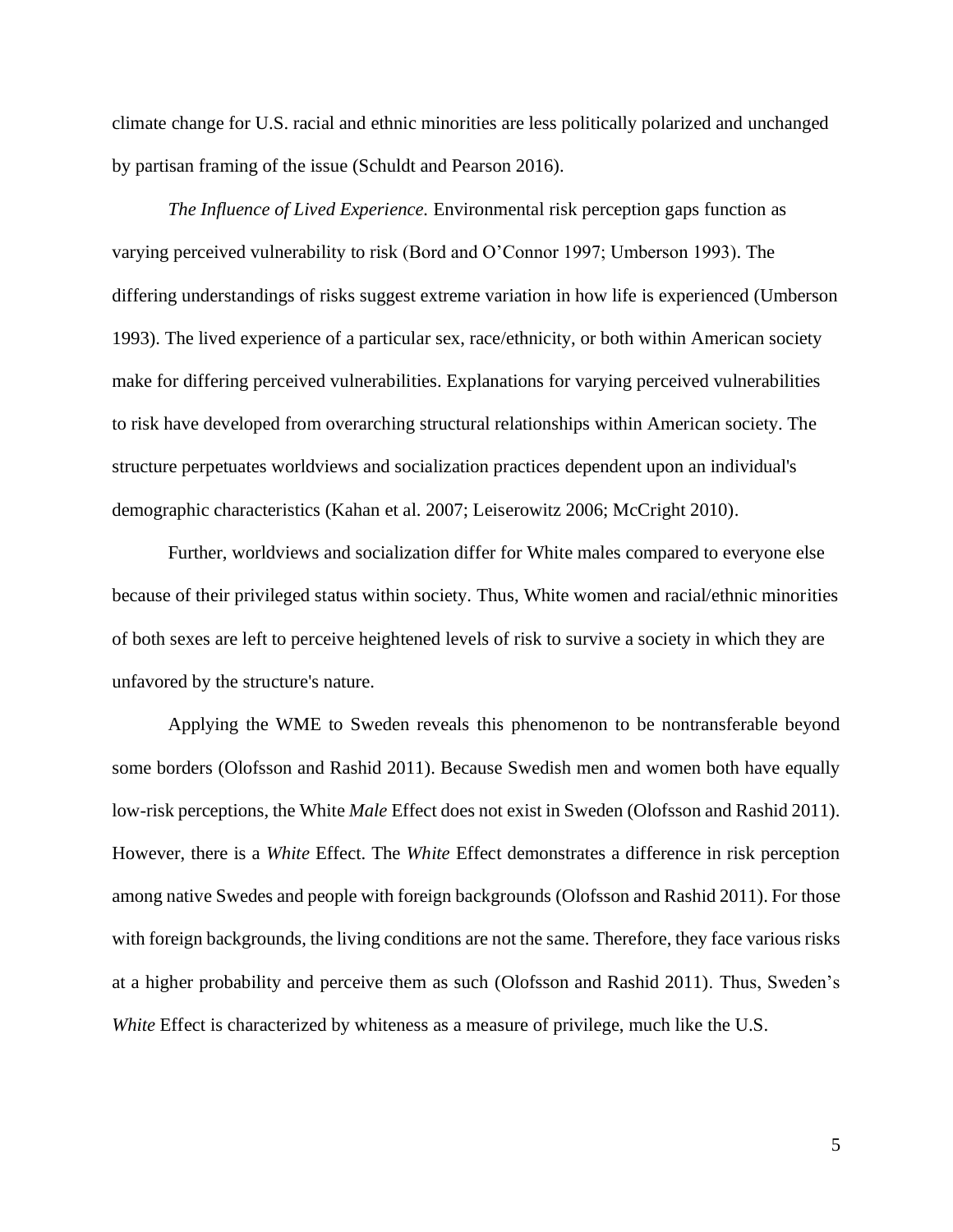Comparatively, Swedish men and women have the same opportunities, equating to their shared low levels of risk perception. Equal opportunity among the sexes and the resulting lowrisk perception derives largely from Sweden's history of egalitarian gender policy (Olofsson and Rashid 2011). Because Swedish society provides men and women a shared standard of status, sex does not have the same dividing effect as the U.S. Most simply, sex, race/ethnicity, or both are determinants of greater risk and coinciding heightened risk perception in American society.

<span id="page-11-0"></span>*A Role for Feminism?* The U.S. is an industrialized White-wealthy-male-dominated society. The manifestation of that power has contributed to the climate crisis. The issue is even more pressing when considering the consequences of climate change as mechanisms for increasing existing inequalities (Dankelman 2010; Nagel 2015). As noted above, the WME focuses on the relationship between sex, risk perception, and environmental concern (Xiao and McCright 2012). However, the literature overlooks a large portion of the U.S. population by primarily focusing on White men as outliers and the sex gap in risk perception.

For this study, I move beyond the dichotomous variable of sex. Instead, I examine the feminist perspective as it relates to sex/gender regarding risk perception of climate change. I think that feminist ideology is an improved and more encompassing measurement. Rather than the rigidity of the demographic variable sex, it permits a broader measure based on lived experiences and resulting beliefs.

Additionally, it is important to differentiate between sex and gender. Most often, dichotomous measures of sex are widely available and translated into gender. Because of data limitations, I translate sex into gender also. However, it is worth noting that sex is anatomical, while gender is performative. They are not interchangeable. Gender provides for different experiences and thus perceptions about one's relation to others and the world.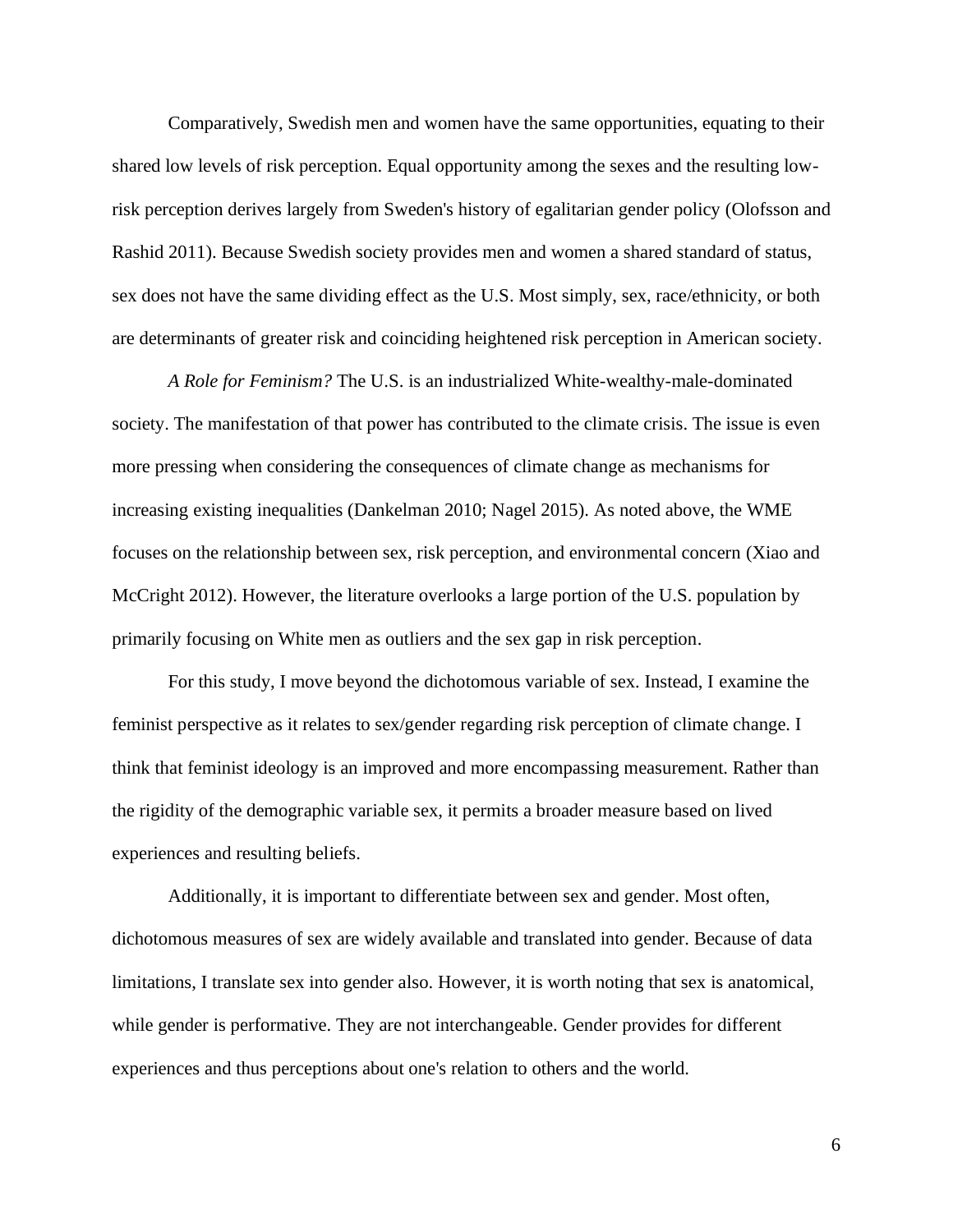The previous research, examining the interrelationships of sex, environmental attitudes, and sympathy for feminism concludes that the strongest predictor of environmentalism is not the same for men and women (Smith 2001). For men, self-reported political ideology is usually the most important predictor of environmentalism (Smith 2001). For women, feminism is always the most important predictor, while self-reported political ideology is rarely a significant predictor of environmentalism (Smith 2001).

However, men and women who support feminism are more likely to have proenvironmental attitudes (Somma and Tolleson-Rinehart 1997). Further, attitudes toward feminism are a more reliable indicator of environmentalism than sex, specifically when government policy and human use of the environment are involved (Smith 2001).

According to a recent Pew Research Center survey, in the U.S. today, about 61% of women say the term 'feminist' describes them well, while 40% of men say the same (Barroso, 2020). Additionally, about 74% of women consider the term 'environmentalist' to describe them well, while about 70% of men say the same (Barroso 2020).

My research contributes to this literature by stepping away from the White males that exhibit the WME. Instead, I observe those who sympathize with a feminist perspective. "Autonomy, the central impulse of feminism…is probably best understood as self-determination, in contrast to the notion of "heteronomy," the condition of being regulated by some other's law" (de Lauretis 1986, 10; Black 1989, 9). Thus, I define feminist ideology as a belief in equal opportunity for all human beings.

Using the American National Election Studies (ANES) 2020 Times Series Study, I observe the relationship between environmentalism and feminism. I expect that the relationship between pro-environmental beliefs and sympathy for feminism will be most pronounced for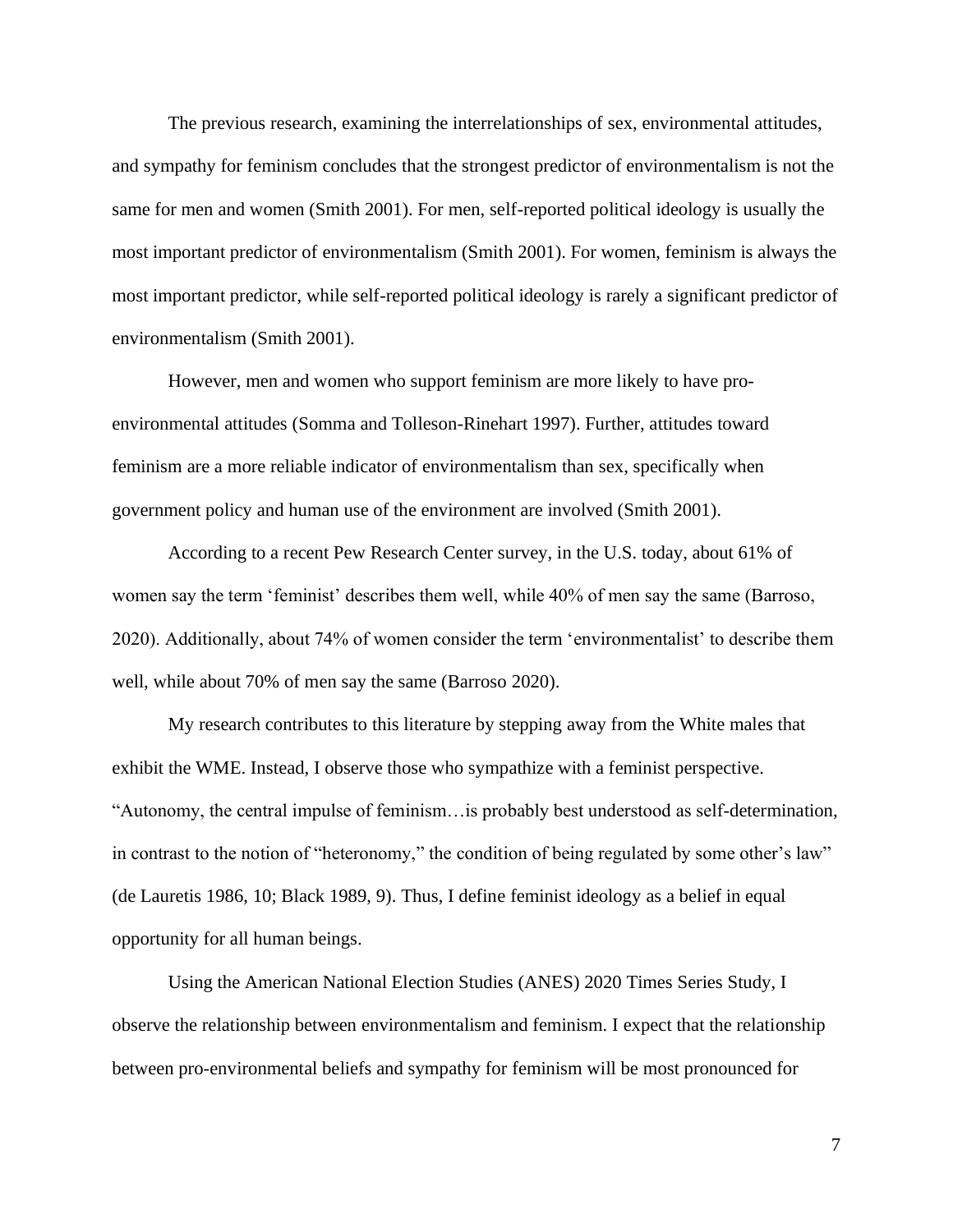women. I make this claim because I think that gendered experiences and the perceptions that coincide contribute to pro-environmental attitudes. In doing so, this research examines whether pro-environmental attitudes and sympathy for feminism are strongest among women or men and "whether a measure of sympathy for feminism and its goals influence pro-environmental attitudes" (Somma and Tolleson-Rinehart 1997, 157).

#### <span id="page-13-0"></span>Hypotheses, Data, and Methods

Moreover, I hypothesize that the relationship between pro-environmental attitudes and sympathy for feminism will be strongest for women (H1). To test this hypothesis, I examine whether the overlap of pro-environmental attitudes and sympathy for feminism is strongest among women or men. Additionally, I hypothesize that the measure of sympathy for feminism, the feminist feeling thermometer, will positively influence pro-environmental attitudes (H2). To test this hypothesis, I examine the feminist feeling thermometer's effect on environmentalism.

Using the ANES 2020 survey data permits a direct examination of the relationship between environmentalism and feminism with a sample size of 8,280 respondents. I selected two dependent variables measuring environmentalism through the perceived importance of climate change and the effect of climate change on severe weather/temperatures in the U.S. The primary independent variable is the feminist feeling thermometer, measuring sympathy for feminism, with controls for demographic variables (age, education, race, sex, and income) and political preferences (political ideology and party affiliation).

Previous research measuring attitudes toward climate change employs varying operationalizations. Most commonly, environmental indices are used when surveying respondents. While the questions included within environmental indices may vary vastly, the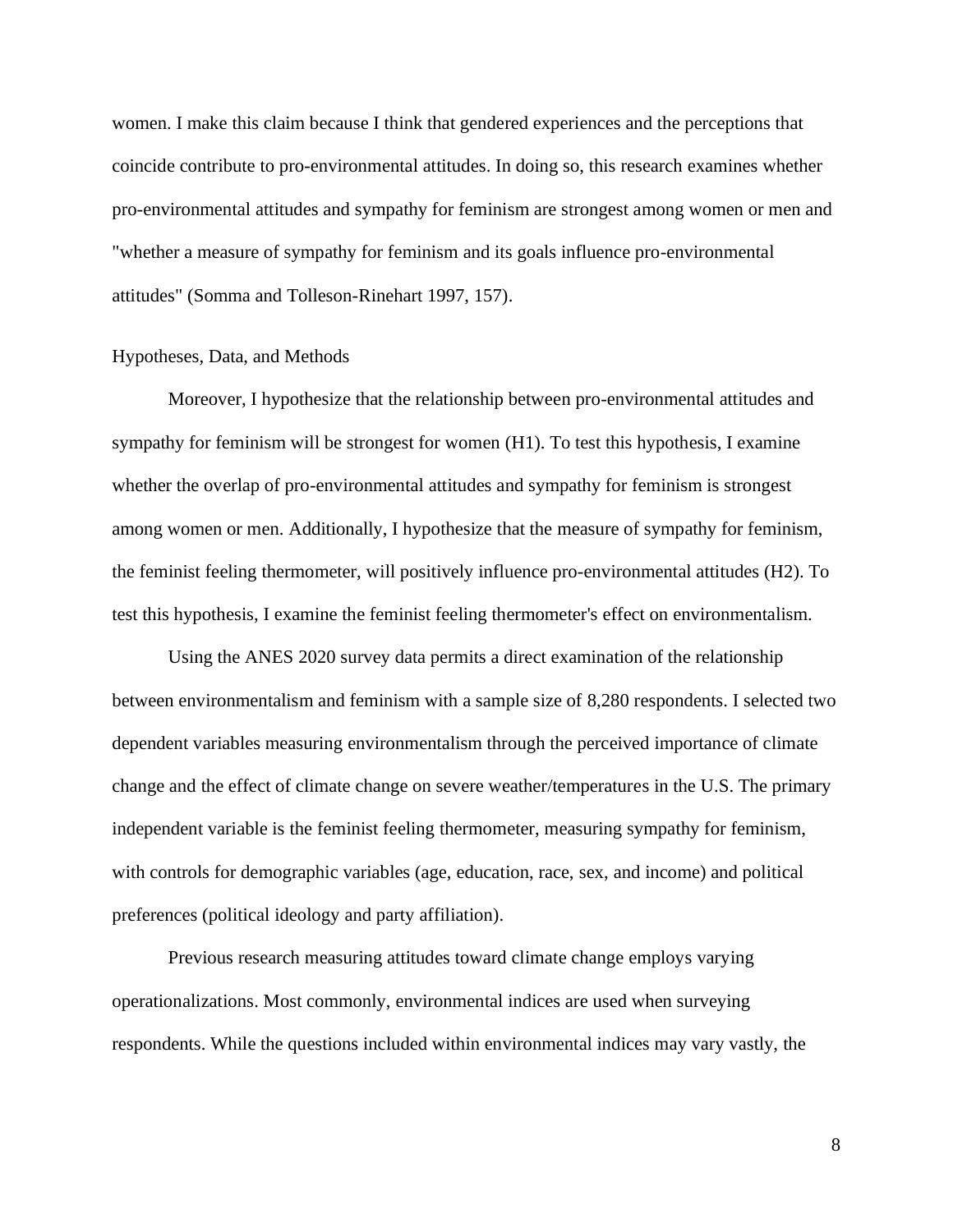measures all attempt to grasp the respondent's perception toward a particular area of the issue of climate change.

For this study, the dependent variables measure environmentalism by asking the respondent to answer the questions: "How important is the issue of climate change?" and "How much is climate change affecting severe weather/temperatures in the U.S.?" on a 5-point Likert type scale with 1 denoting not at all important and 5 denoting extremely important (2020 Time Series Study, 470, 471). I chose these measures of environmentalism because they were made available by the ANES, and I think the simplicity permits a more general measure of respondents' attitudes toward climate change. Finally, I run two models to distinguish the difference between the dependent variables. Although both dependent variables observe the broad issue of climate change, there is a clear distinction between perceived importance and perceived effect.

The primary independent variable measures feminism with a feminist feeling thermometer, asking respondents to rate their feelings towards feminists on a scale of 0-100. The respondent is instructed that "ratings between 0 degrees and 49 degrees mean that you don't feel favorable toward the group and that you don't care too much for that group" (2020 Time Series Study, 391). "Ratings between 51 degrees and 100 degrees mean that you feel favorable and warm toward the group" (2020 Time Series Study, 391). The 50-degree mark is neutral. I chose this measure of feminism based on previous research regarding environmentalism and feminism. The article "Tracking the Elusive Green Women: Sex, Environmentalism, and Feminism in the United States and Europe" uses the ANES 1992 feminist feeling thermometer as an indicator of sympathy for feminism (Somma and Tolleson-Rinehart 1997).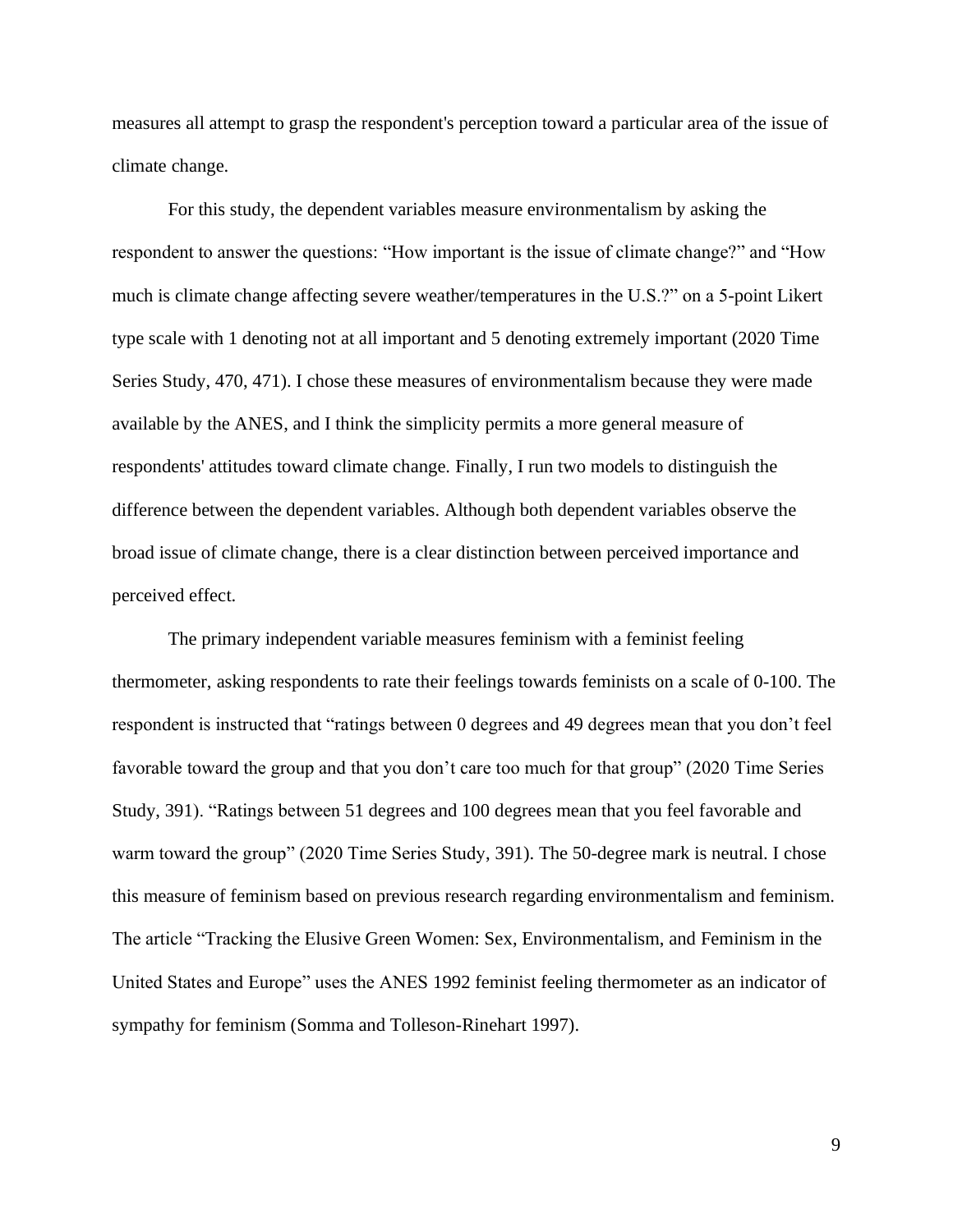<span id="page-15-0"></span>Descriptive Findings

Observing the descriptive statistics at large before conducting the analyses permits an illuminating overview of broad patterns in American attitudes about climate change. As previously mentioned, both dependent variables, measuring the perceived importance and the perceived effect of climate change on severe weather/temperatures in the U.S., are coded 1-5, with 1 signifying not at all important and 5 signifying extremely important.

| N     | Mean   | St. Dev. | Min              | Max            |
|-------|--------|----------|------------------|----------------|
| 7,383 | 3.341  | 1.351    | 1                | 5              |
| 7,381 | 3.572  | 1.359    | 1                | 5              |
| 7,326 | 58.895 | 26.798   | $\boldsymbol{0}$ | 100            |
| 7,932 | 51.585 | 17.207   | 18               | 80             |
| 8,149 | 3.387  | 1.110    | 1                | 5              |
| 6,689 | 1.110  | 0.310    | 1                | $\overline{2}$ |
| 8,213 | 1.542  | 0.498    | 1                | $\overline{2}$ |
| 7,664 | 11.750 | 6.752    | 1                | 22             |
| 7,056 | 4.091  | 1.669    | 1                | 7              |
| 7,955 | 1.958  | 0.822    | 1                | 3              |
|       |        |          |                  |                |

As shown in Table 1, the mean of the perceived importance of the issue of climate change is 3.3, meaning moderately important. The mean of the perceived effect of climate change on severe weather/temperatures, 3 indicating a moderate amount and 4 indicating a lot, is 3.6. The average rating of the feminist feeling thermometer is 58.9. Also mentioned above, feminist feeling thermometer ratings between 0-49 degrees mean the respondent does not feel favorable toward the group (2020 Time Series Study). Ratings between 51-100 degrees mean that the respondent feels favorable and warm toward the group (2020 Time Series Study). The 50-degree mark is neutral. Thus, a rating of 58.9 depicts a slight favor for feminism. Of the dependent and primary independent variables, the sample means are largely neutral.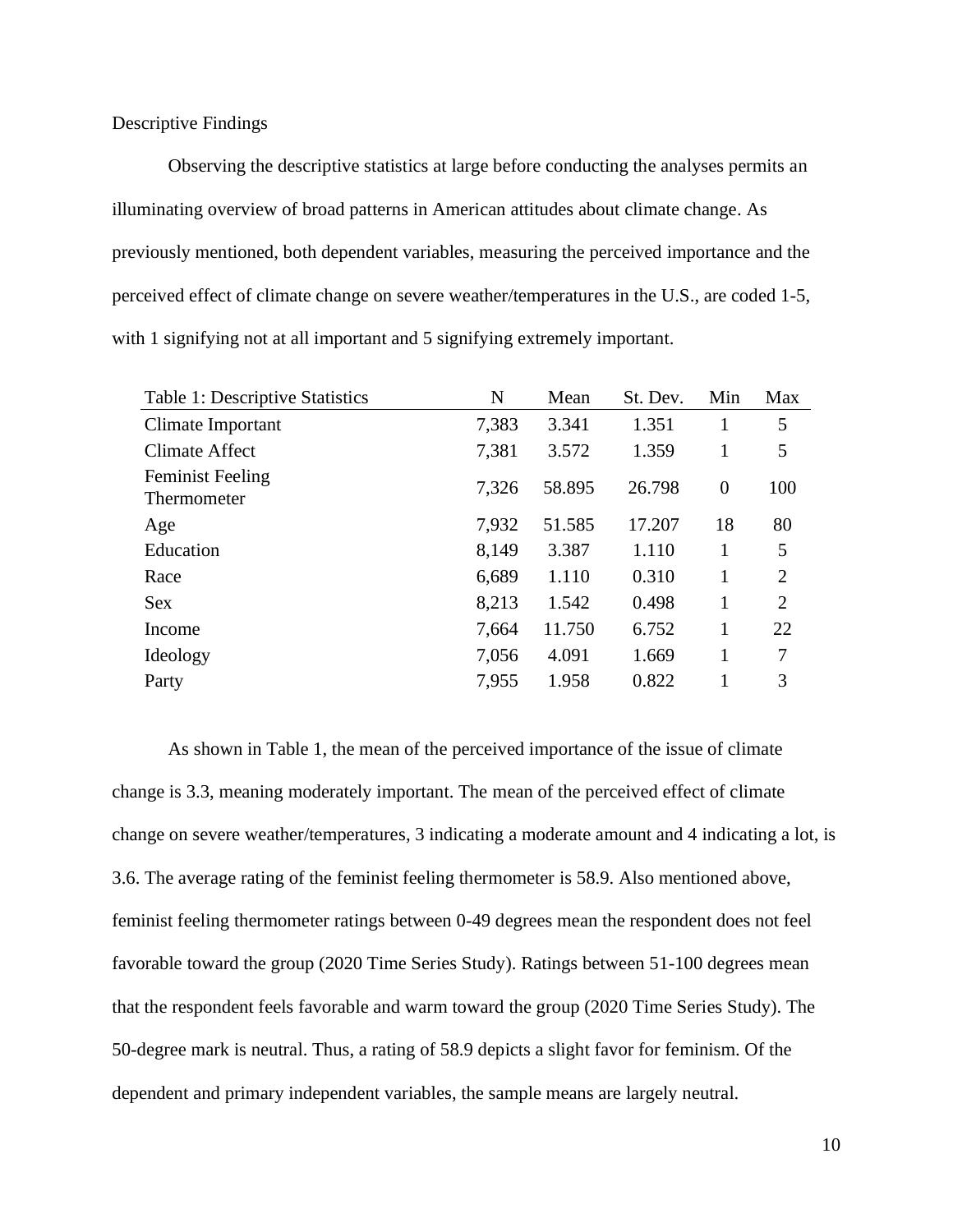With respect to the other variables, the average respondent is 51.6 years old. The mean for educational attainment is 3.4, indicating the average respondent's level of education is some post-high school. 1.1 represents the average respondent's choice regarding race, meaning the sample is largely White. The actual sample makeup by race is 5,963 Whites and 726 non-Whites (89% vs. 11%). The mean sex is 1.5, with an actual sample breakdown of 3,763 male and 4,450 female respondents (46% vs. 54%). The mean income is 11.8, indicating the average respondent answered between 11, denoting \$60,000-\$64,999, and 12, denoting \$65,000-\$69,999. The average respondent chose 4, indicating moderate ideologically, and Independent, regarding party affiliation.

To begin examining whether the relationship between pro-environmental attitudes and feminist sympathy is strongest among women or men, I first cross-tabulate the perceived importance of climate change and sex and the perceived impact of climate change on severe weather/temperatures in the U.S. and sex. I then run bivariate analyses. Models 1 and 2 are bivariate analyses of the measures of environmentalism and sex. If my hypothesis that the relationship between pro-environmental beliefs and feminist sympathy will be strongest among women is correct, environmental measures alone should illustrate a sex gap. Below are the results of the cross-tabulations.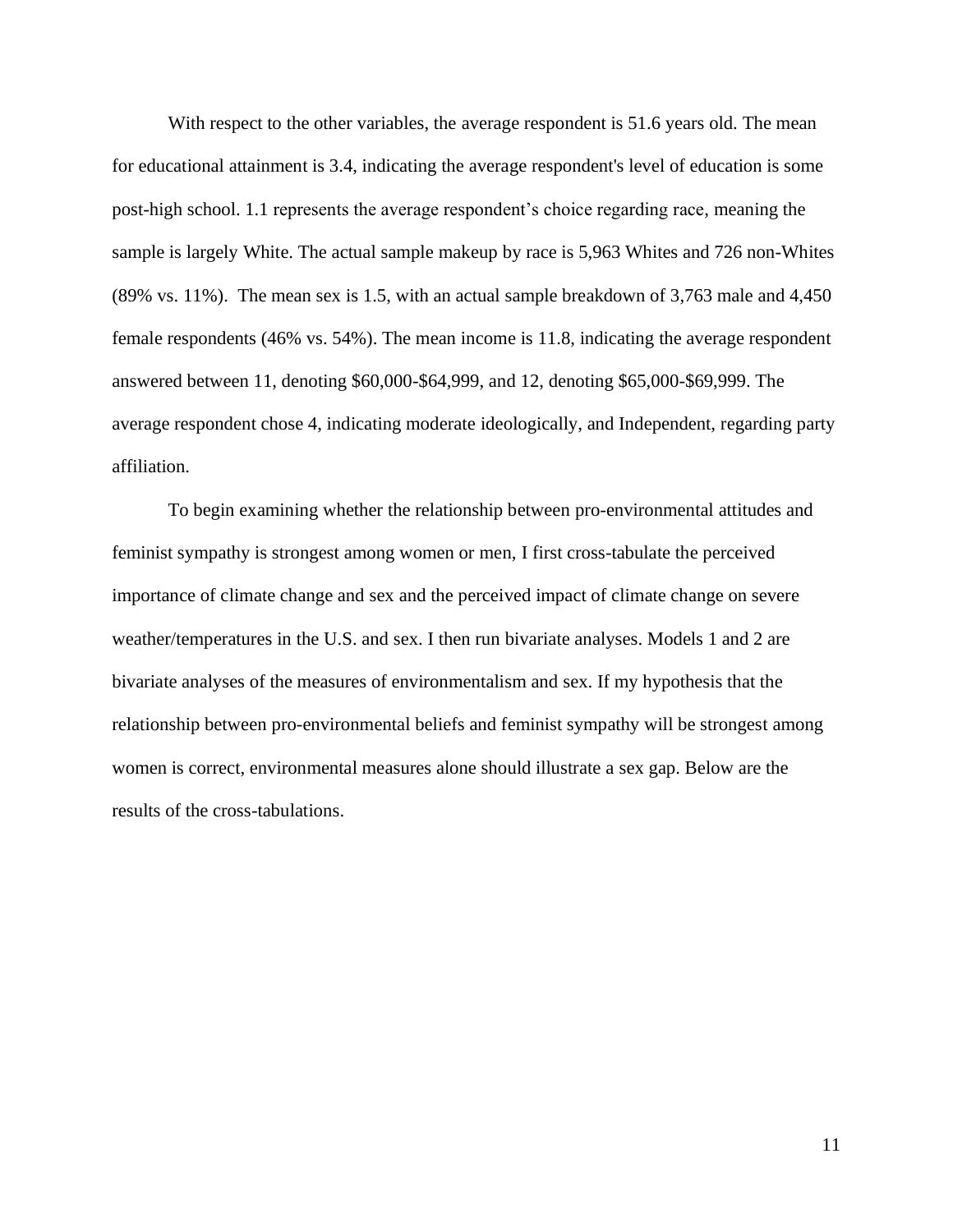| How important is the issue of climate change?                                    | Male       | Female     |
|----------------------------------------------------------------------------------|------------|------------|
| Not at all important                                                             | 500 (13%)  | 438 (10%)  |
| A little important                                                               | 566 (15%)  | 558 (13%)  |
| Moderately important                                                             | 756 (20%)  | 950 (21%)  |
| Very important                                                                   | 726 (19%)  | 908 (20%)  |
| Extremely important                                                              | 798 (21%)  | 1134 (26%) |
| How much is climate change affecting severe<br>weather/temperatures in the U.S.? | Male       | Female     |
| Not at all                                                                       | 371 (10%)  | 315 (7%)   |
| A little                                                                         | 611 (16%)  | 509 (11%)  |
| A moderate amount                                                                | 660 (18%)  | 871 (20%)  |
| A lot                                                                            | 602(16%)   | 702 (16%)  |
| A great deal                                                                     | 1103 (29%) | 1588 (36%) |

Table 2: Cross Tabulations of Climate Variables and Sex

From the cross-tabulations, it is evident that there is a sex gap in attitudes toward climate change. First, examining the results of the dependent variable measuring the importance of the issue of climate change and sex, nearly a third of male respondents (28%) assert that climate change is not at all important (13%) or a little important (15%). Further, the issue of climate change is moderately important as indicated by 20% of men surveyed. Of the remaining male respondents (40%) signified it is very important (19%) or extremely important (21%). In contrast, 46% of the females surveyed chose very important (20%) or extremely important (26%) when responding to the question: "How important is the issue of climate change?" Moderately important was chosen by 21% of women. The remaining 23% of female respondents indicated not at all important (10%) or a little important (13%).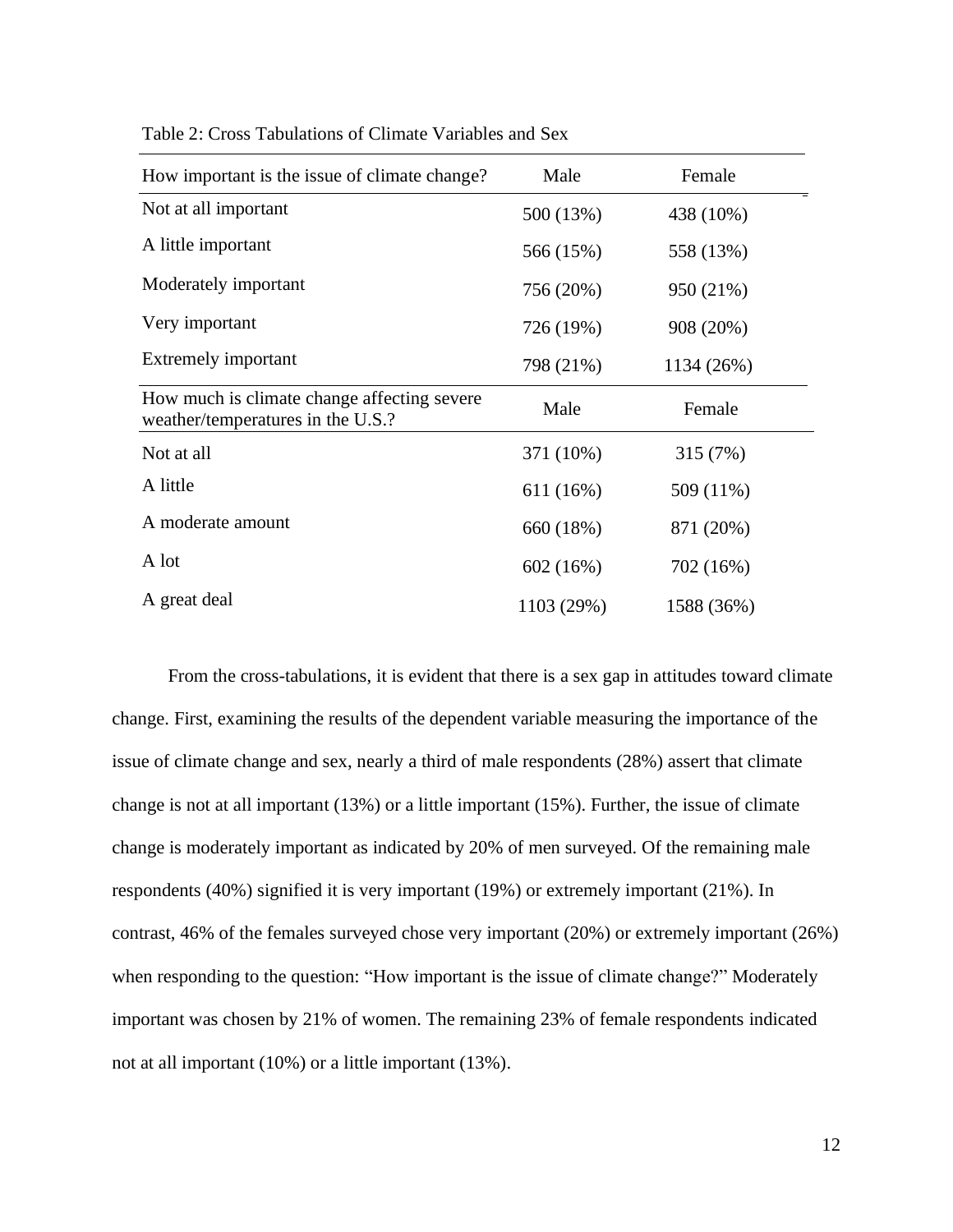Observing the cross-tabulation of the dependent variable measuring the impact of climate change on severe weather/temperatures in the U.S. and sex reveals a wider gap in beliefs regarding climate change. Nearly a third of male respondents (26%) chose not at all (10%) or a little (16%). Followed by 18% of males choosing the neutral position, a moderate amount. With 45% of males indicating a lot (16%) or a great deal (29%) when asked, "How much is climate change affecting severe weather/temperatures in the U.S.?" Over half of female respondents  $(52\%)$ , in comparison, indicated a lot  $(16\%)$  or a great deal  $(36\%)$  regarding the impact of climate change on severe weather/temperatures in the U.S.

Running bivariate analyses of the environmental measures and sex illustrates a sex gap in Models 1 and 2. Examining Model 1, the importance of climate change and sex, sex is statistically significant ( $p<0.01$ ). The estimated correlation coefficient is 0.179, meaning for a 1 unit increase in sex  $(X)$ , with 1 denoting male and 2 denoting female, the respondent's belief in the importance of climate change (Y) increases by 0.179.

Observing Model 2, the bivariate analysis of the effect of climate change on severe weather/temperatures in the U.S. and sex, sex is statistically significant ( $p<0.01$ ). The relationship is interpreted as a 1 unit increase in sex  $(X)$ , results in a 0.189 increase in the respondent's perception of the effects of climate change on severe weather/temperatures in the U.S. (Y).

These descriptive findings reiterate the different understandings between the sexes regarding their attitudes towards climate change. This lack of overlap maintains a sex gap spanning double, and even triple digit differences in respondent responses.

With the sex gap in environmentalism presented in both this study and previous research, before pressing forward with the broadened measure of the feminist feeling thermometer, it is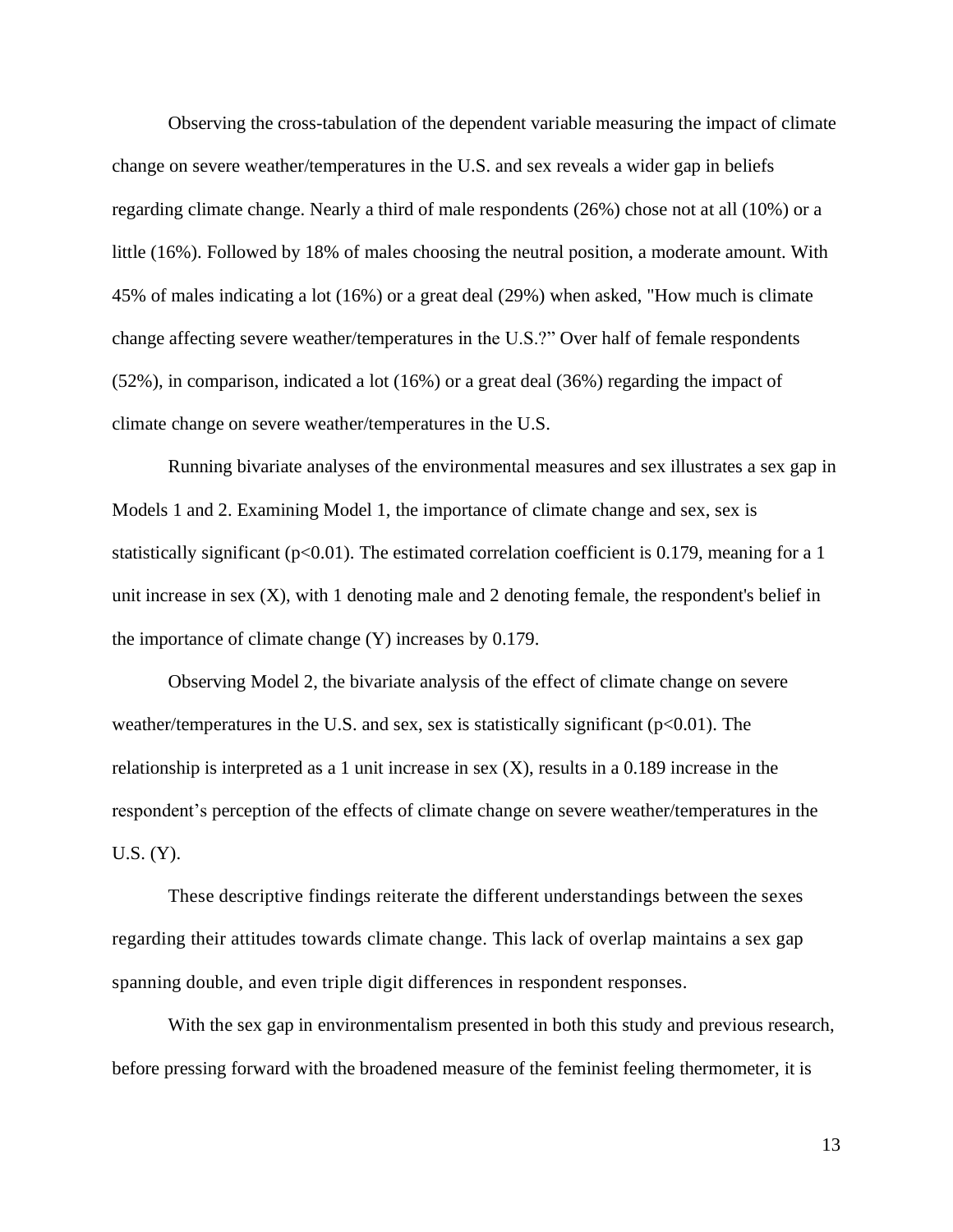important to take a more in-depth look at the sample's response to the measure. As previously mentioned, the feminist feeling thermometer measures sympathy for feminism by asking the respondent to rate how they feel toward the group. Ratings between 0-49 degrees mean the respondent does not feel favorable toward the group (2020 Time Series Study). Ratings between 51-100 degrees mean that the respondent feels favorable and warm toward the group (2020 Time Series Study). The 50-degree mark is neutral. Shown in the table below is the cross tabulation of the feminist feeling thermometer and sex.

| How would you rate: Feminists? | Male       | Female      |  |
|--------------------------------|------------|-------------|--|
| 0-49 Degrees                   | 955 (29%)  | 833 (21%)   |  |
| 50 Degrees                     | 889 (27%)  | 823 (21%)   |  |
| $51-100$ Degrees               | 1,480(45%) | 2,304 (58%) |  |

Table 3: Cross Tabulations of the Feminist Feeling Thermometer and Sex

As noted above, the sample mean of the feminist feeling thermometer is 58.9, depicting a slight favor for feminism. However, distinguishing the respondents by sex reveals a similar gap. This time, rather than a sex gap in environmentalism, a sex gap in sympathy for feminism is illustrated. Suggesting they do not feel favorable toward feminism, 29% of male respondents indicated ratings between 0-49 degrees. The neutral rating of 50 was chosen by 27% of male respondents. Finally, signifying they feel favorable and warm toward the group, 45% of male respondents indicated a rating between 51-100. For female respondents, 21% chose ratings of 0- 49, disfavor for the group, and 21% chose 50, the neutral position. Of the remaining female respondents, over half (58%) indicated a rating between 51-100 in favor of feminism.

The descriptive findings are supportive of my hypothesis regarding the relationship between pro-environmental attitudes and feminism being strongest among women and are in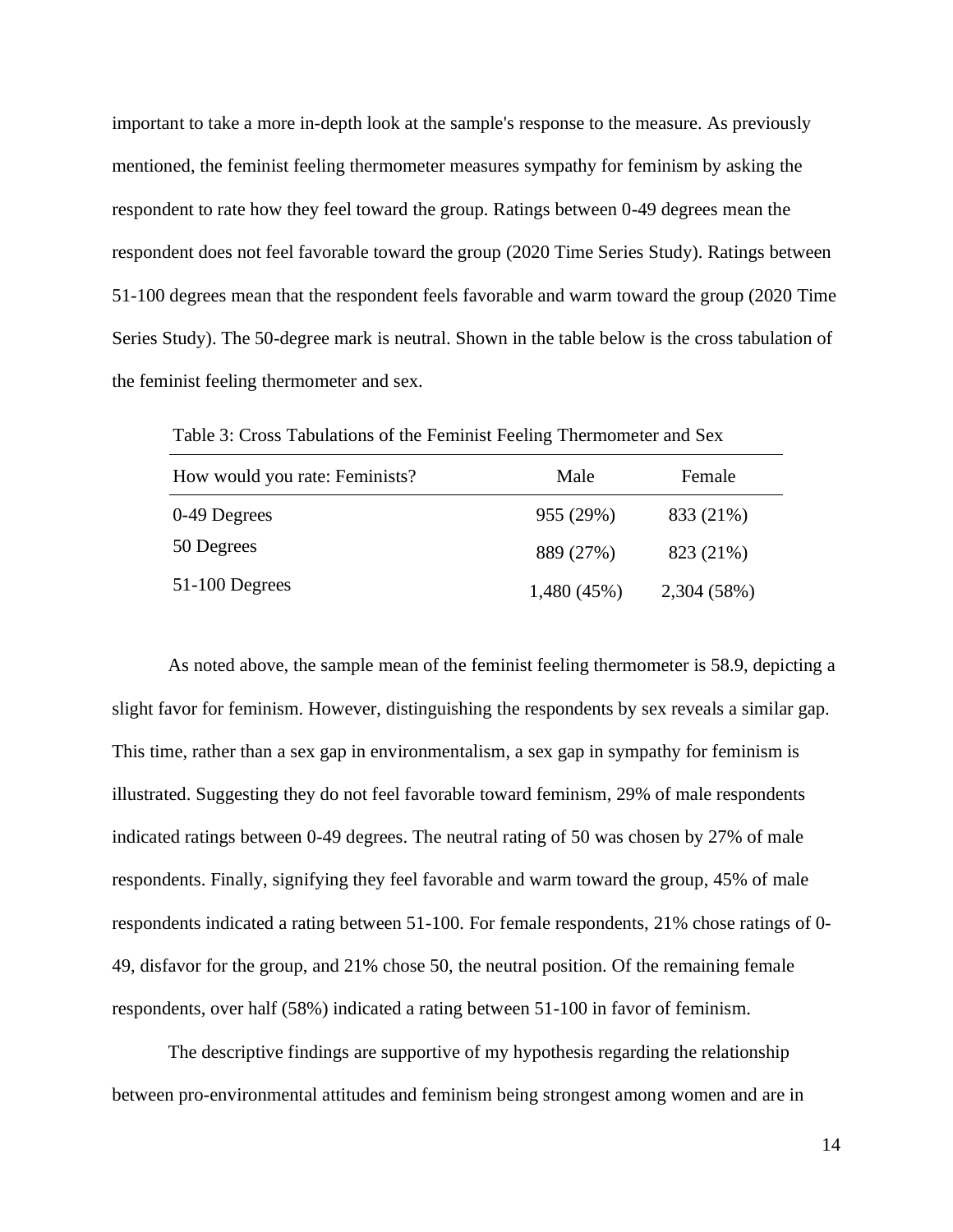keeping with the previous literature on climate change and sex. I argue that this relationship is evident in this research and the previous literature because of the WME. As previously mentioned, I think sex is anatomical, while gender is a performative tool that shapes an individual's perceptions and resulting beliefs. If the dichotomous sex/gender variable is anatomical/performative, then an individual's gender, to some extent, shapes their perceptions and resulting beliefs. Within this research, this idea is supported by the White males exhibiting the WME and maintaining a privileged status within American society, as is shown in their differing attitudes toward climate change.

For this reason, they do not perceive risk in the same way that everyone else does. This lack of risk perception includes the risk of climate change, and their lack of urgency is present in the data. At the same time, but in direct contrast, the molding mechanism that is sex/gender presents evidence of women being more likely to have a strengthened understanding of the importance of the issue of climate change and the impact it is having on severe weather/temperatures in the U.S. Thus, this research, like the literature before it, finds a biological sex gap in environmental attitudes toward climate change.

This portion of my research illustrates the sex gap in environmentalism from a biological standpoint. The next portion steps away from the anatomical makeup that is sex. Using the feminist feeling thermometer as the primary independent variable, I remove the rigidity of the current dichotomy of sex measures. Instead of the biological variable of sex, I observe the cultural variable of a feminist worldview alongside other important influences, including demographics (age, education, race, sex, and income) and political preferences (political ideology and party affiliation).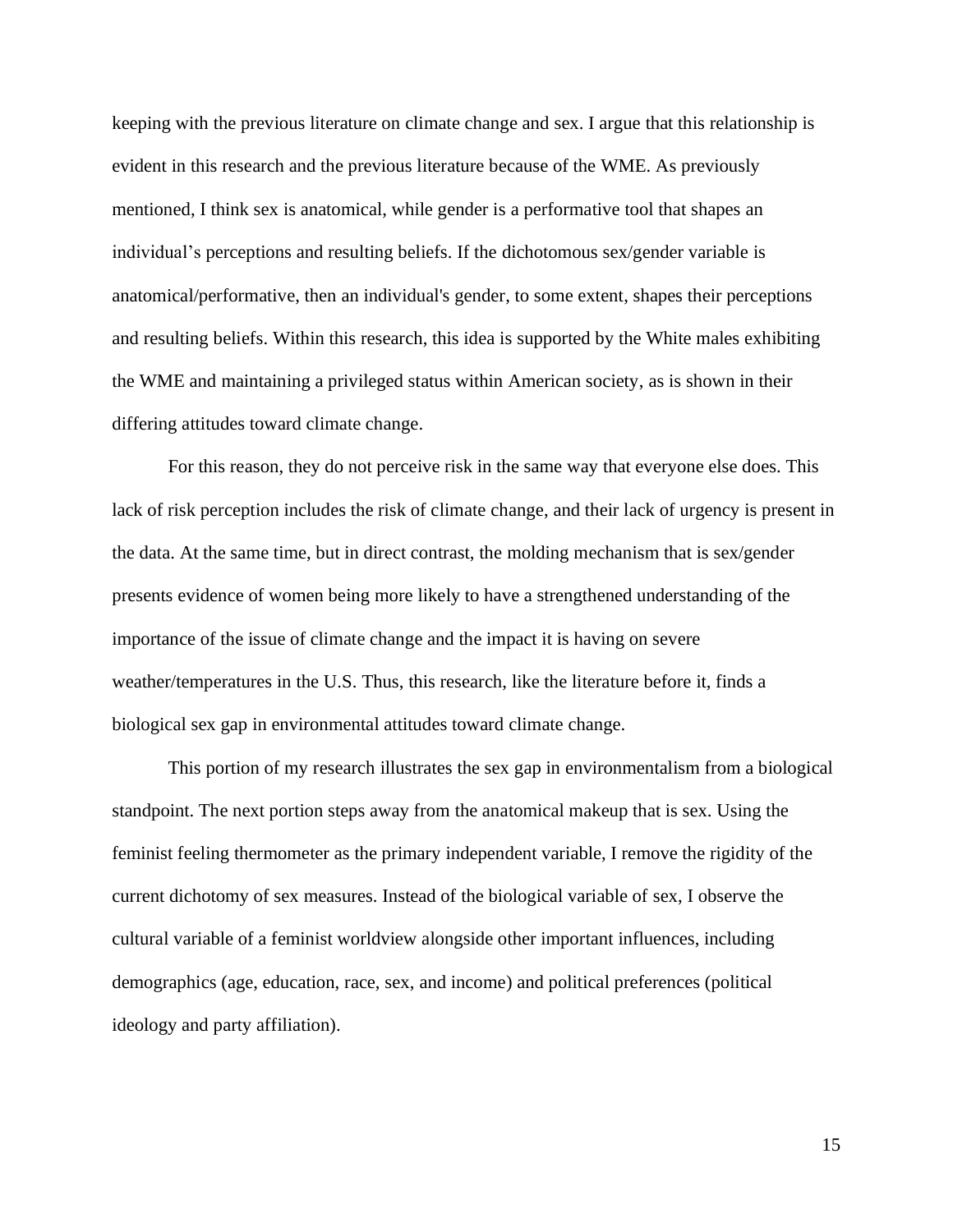<span id="page-21-0"></span>Multivariate Analyses

I run multivariate analyses to test "whether a measure of sympathy for feminism and its goals influence pro-environmental attitudes" (Somma and Tolleson-Rinehart 1997, 157). In doing so, I differentiate between respective influences on environmental attitudes. Model 3 regresses the dependent variable, measuring the importance of the issue of climate change, on the primary independent variable, the feminist feeling thermometer, as well as the basic demographic variables (age, education, race, sex, and income), and political preference variables (political ideology and party affiliation). Model 4 regresses the dependent variable, measuring beliefs about climate change's impact on severe weather/temperatures in the U.S. on all 8 of the independent variables mentioned.

Running multivariate analyses to test "whether a measure of sympathy for feminism and its goals influence pro-environmental attitudes" results in p-values indicating the independent variables of age, education, sex, and the feminist feeling thermometer are highly statistically significant (p<0.01) in Model 3 and Model 4 (Somma and Tolleson-Rinehart 1997, 157). Shown in Table 4 below are the outputs for Models 3 and 4.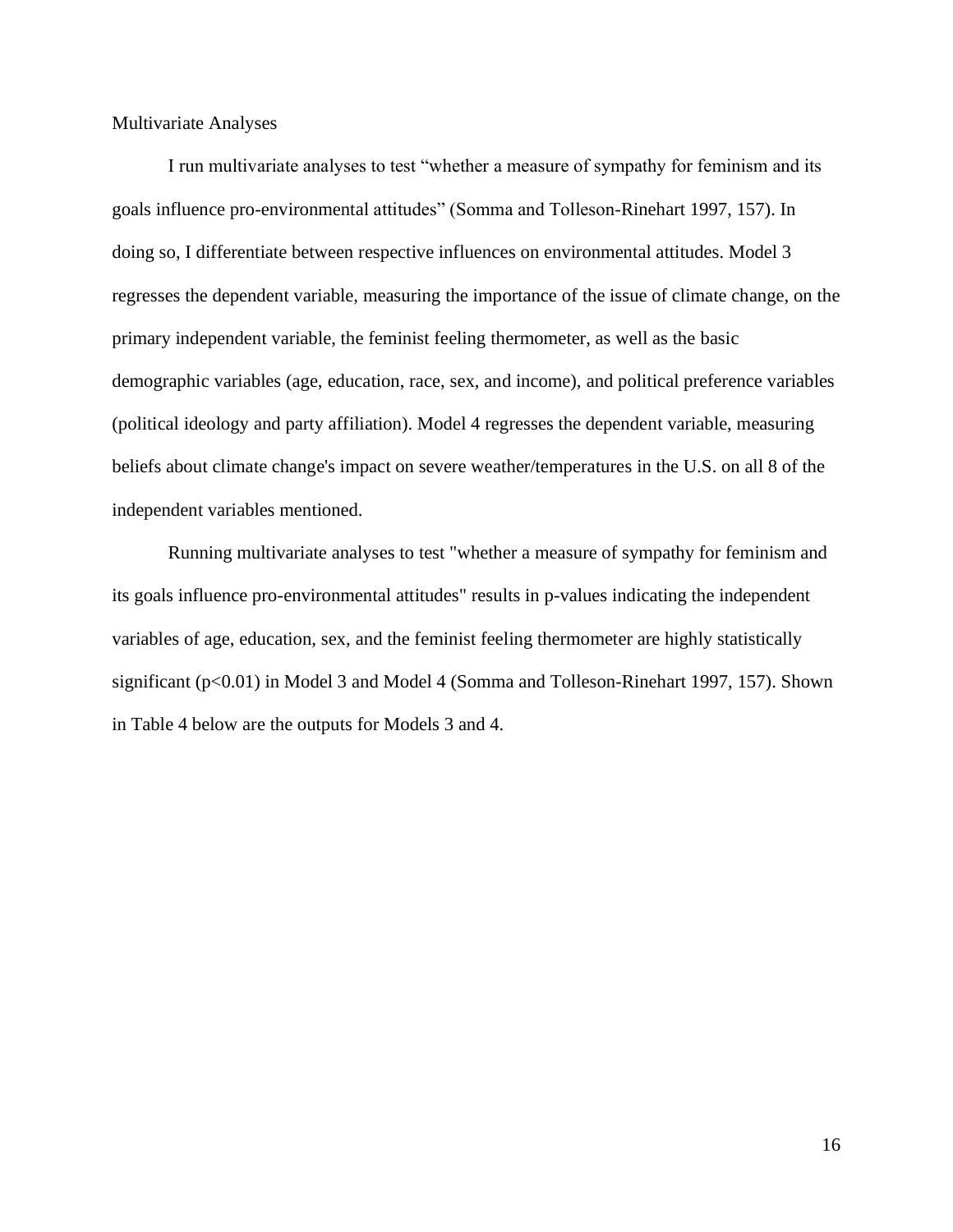|                                        | Dependent variable $(s)$ :                       |                                                                                  |  |
|----------------------------------------|--------------------------------------------------|----------------------------------------------------------------------------------|--|
|                                        | How important is the<br>issue of climate change? | How much is climate change affecting severe<br>weather/temperatures in the U.S.? |  |
|                                        | (Model 3)                                        | (Model 4)                                                                        |  |
| Age                                    | $0.005***$                                       | $0.006***$                                                                       |  |
|                                        | (0.002)                                          | (0.002)                                                                          |  |
| Income                                 | 0.007                                            | 0.006                                                                            |  |
|                                        | (0.004)                                          | (0.004)                                                                          |  |
| Education                              | $0.187***$                                       | $0.197***$                                                                       |  |
|                                        | (0.028)                                          | (0.028)                                                                          |  |
| Sex                                    | $0.125***$                                       | $0.127***$                                                                       |  |
|                                        | (0.041)                                          | (0.042)                                                                          |  |
| Race                                   | 0.058                                            | 0.158                                                                            |  |
|                                        | (0.113)                                          | (0.116)                                                                          |  |
| Ideology                               | $-0.001$                                         | $-0.001$                                                                         |  |
|                                        | (0.001)                                          | (0.001)                                                                          |  |
| Party                                  | $-0.064**$                                       | $-0.071**$                                                                       |  |
|                                        | (0.029)                                          | (0.030)                                                                          |  |
| <b>Feminist Feeling</b><br>Thermometer | $0.025***$                                       | $0.026***$                                                                       |  |
|                                        | (0.001)                                          | (0.001)                                                                          |  |
| Constant                               | 0.014                                            | 0.117                                                                            |  |
|                                        | (0.166)                                          | (0.170)                                                                          |  |
| Observations                           | 6,689                                            | 6,689                                                                            |  |
| Adjusted $R^2$                         | 0.199                                            | 0.194                                                                            |  |
| Residual Std. Error<br>$(df = 6680)$   | 2.777                                            | 2.848                                                                            |  |
| F Statistic (df = $8$ ;<br>6680)       | 208.289***                                       | 202.147***                                                                       |  |
| Note:                                  |                                                  | $p<0.1$ ; **p<0.05; ***p<0.01                                                    |  |

Table 4: Multivariate Analyses

First, the primary independent variable, the feminist feeling thermometer, reveals positive correlations in both Models 3 and 4. A 1 unit increase in the feminist feeling thermometer (X) in Model 3 results in a 0.025 increase in the importance of climate change as an issue (Y), and Model 4, a 0.026 increase in the effects of climate change on severe weather/temperatures (Y).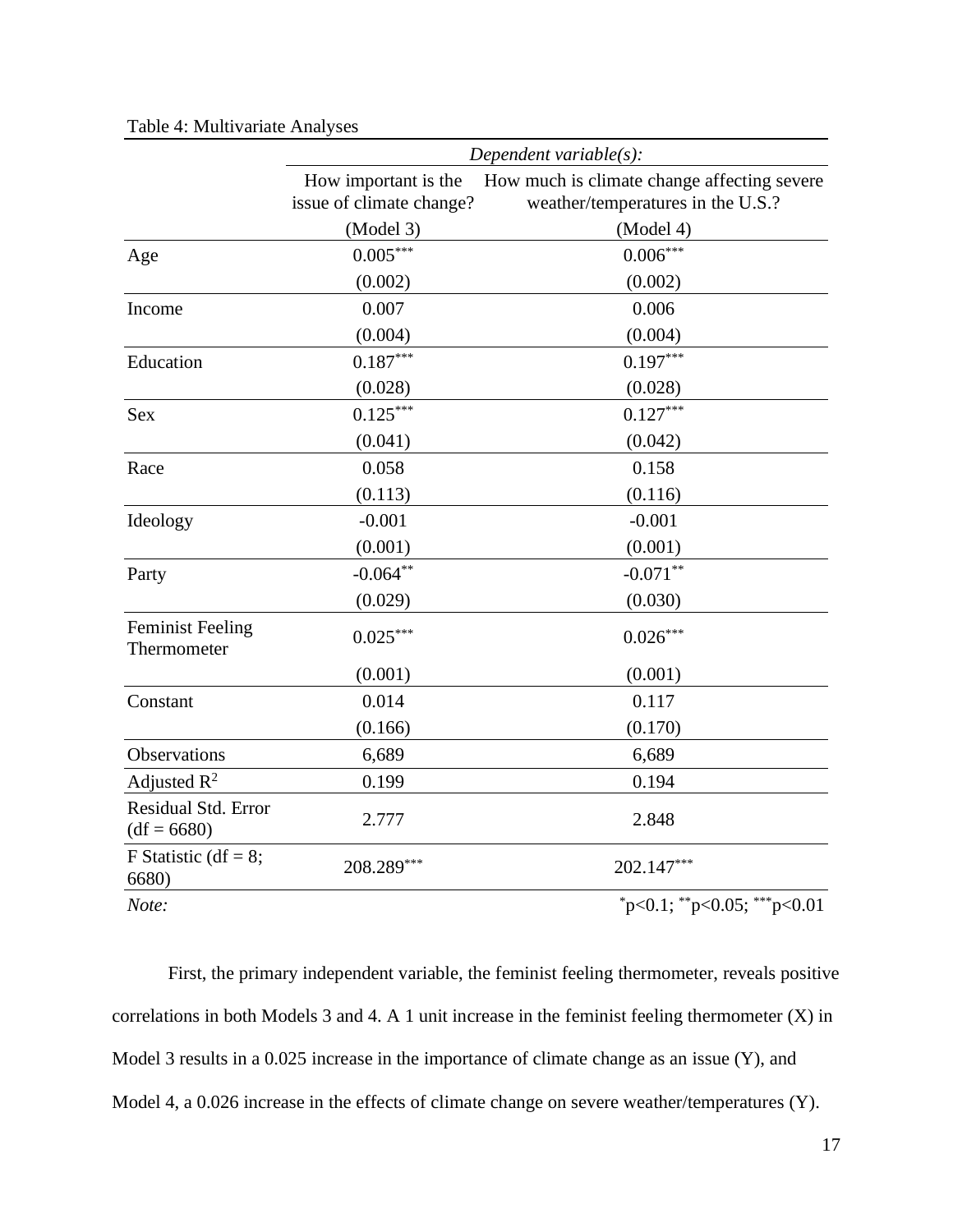This relationship can be interpreted as sympathy for feminism positively correlates to proenvironmental attitudes regarding climate change and the extent to which climate change impacts severe weather/temperatures in the U.S. This finding substantiates previous research concluding that men and women who support feminism are more likely to have a pro-environmental attitude and that the feminist feeling thermometer will positively influence pro-environmental attitudes (H2) (Somma and Tolleson-Rinehart 1997).

The control variables, including demographics (age, income, education, sex, and race) and political preference variables (political ideology and party affiliation) preform in the expected ways.

#### <span id="page-23-0"></span>**Conclusion**

This research concludes with evidence of a sex gap in risk perception, supporting the WME. Furthermore, the sex gap in risk perception of environmental climate change substantiates that the relationship between pro-environmental beliefs and sympathy for feminism is most pronounced for women (H1). Additionally, this research provides evidence indicating a measure of sympathy for feminism, and its goals influence pro-environmental attitudes (H2).

I conclude that there is strong evidence supporting the WME with a sex gap in risk perception of environmental climate change. Beyond the biological, culturally performative aspects of sex/gender (sympathy or lack thereof for feminism) influences environmental attitudes.

This research can be improved in many ways, but I believe the most considerable advances would result from a different sample, improved measures, or both. First, I suggest analyzing a different sample. A more representative sample has the potential to yield differing results. As previously mentioned, varying environmental indices are very popular in the previous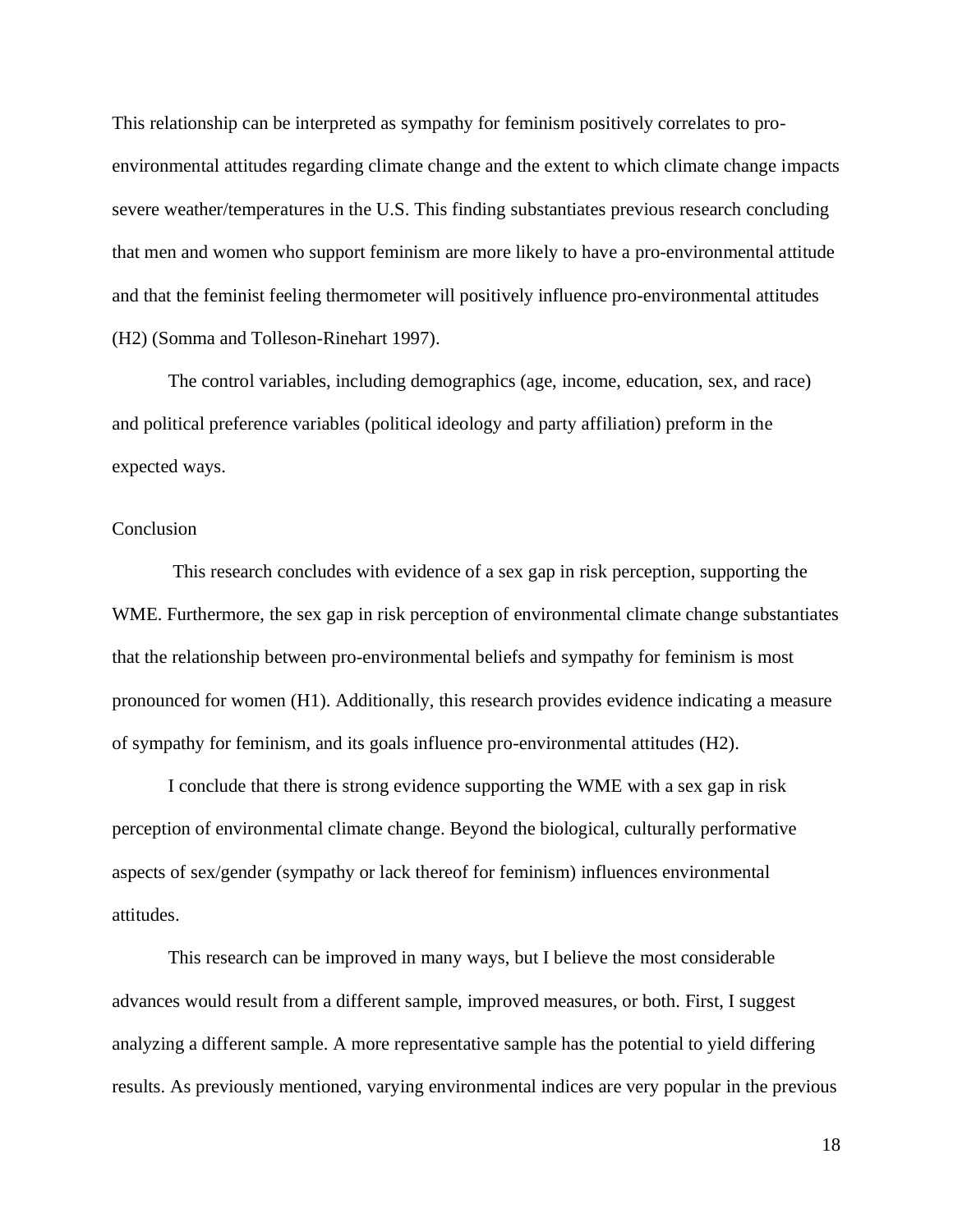literature regarding American attitudes towards climate change. This is also true for the few studies that have attempted to measure feminism. I believe the measures could improve by using environmental indices, feminist indices, or both. In doing so, it would be possible to examine and generalize more types of behavior falling under the umbrellas of environmentalism, feminism and determine existing overlap or lack thereof.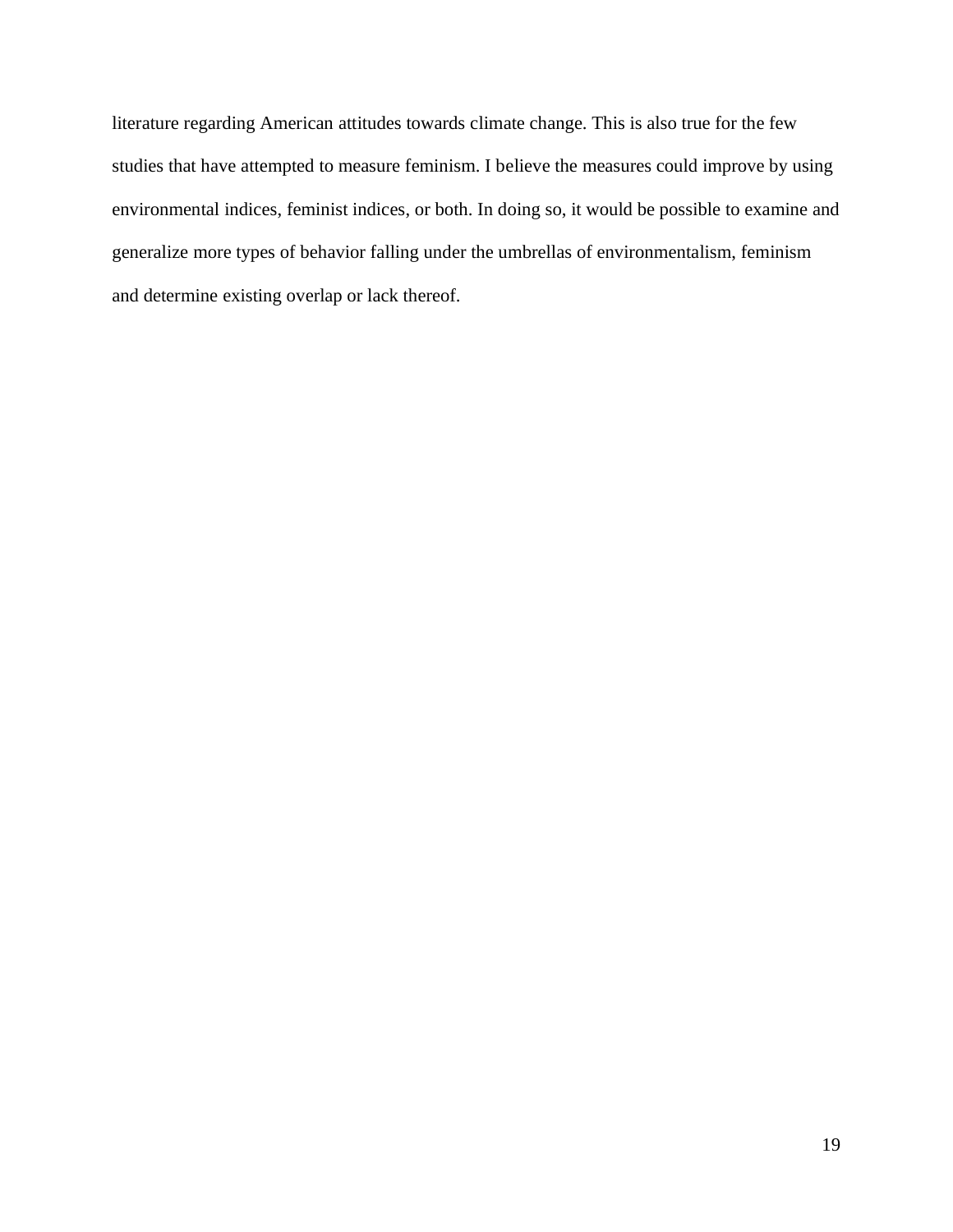#### <span id="page-25-0"></span>References

- Barroso, Amanda. 2020. "61% of U.S. Women Say 'Feminist' Describes Them Well; Many See Feminism as Empowering, Polarizing." *Pew Research Center*, July 7, 2020. https://www.pewresearch.org/fact-tank/2020/07/07/61-of-u-s-women-say-feministdescribes-them-well-many-see-feminism-as-empowering-polarizing/
- Black, Naomi. "[PART 1 Introduction]. In Social Feminism, 9-11. Ithaca; London: Cornell University Press, 1989. http://www.jstor.org/stable/10.7591/j.ctvr7f5fc.5.
- Bord, Richard J., and Robert E. O'Connor. 1997. "The Gender Gap in Environmental Attitudes: The Case of Perceived Vulnerability to Risk." *Social Science Quarterly* 78(4): 830–40.
- Brulle, Robert J., Jason Carmichael, and J. Craig Jenkins. 2012. "Shifting Public Opinion on Climate Change: An Empirical Assessment of Factors Influencing Concern over Climate Change in the U.S., 2002–2010." *Climatic Change* 114(2): 169–88.
- Campbell, Nnenia M., Christine A. Bevc, and J. Steven Picou. 2013. "Perceptions of Toxic Exposure: Considering 'White Male' and 'Black Female' Effects." *Sociological Spectrum* 33(4): 313–28.

Dankelman, Irene. 2010. *Gender and Climate Change: An Introduction*. Routledge.

- Egan, Patrick J., and Megan Mullin. 2017. "Climate Change: U.S. Public Opinion." *Annual Review of Political Science* 20(1): 209–27.
- Finucane, Melissa L. et al. 2000. "Gender, Race, and Perceived Risk: The 'White Male' Effect." *Health, Risk & Society* 2(2): 159–72.
- Flynn, James, Paul Slovic, and C. K. Mertz. 1994. "Gender, Race, and Perception of Environmental Health Risks." *Risk Analysis* 14(6): 1101–8.
- Funk, Cary and Meg Hefferon. 2019. "U.S. Public Views on Climate and Energy." *Pew Research Center Science & Society*, November 25, 2019. https://www.pewresearch.org/science/2019/11/25/u-s-public-views-on-climate-andenergy/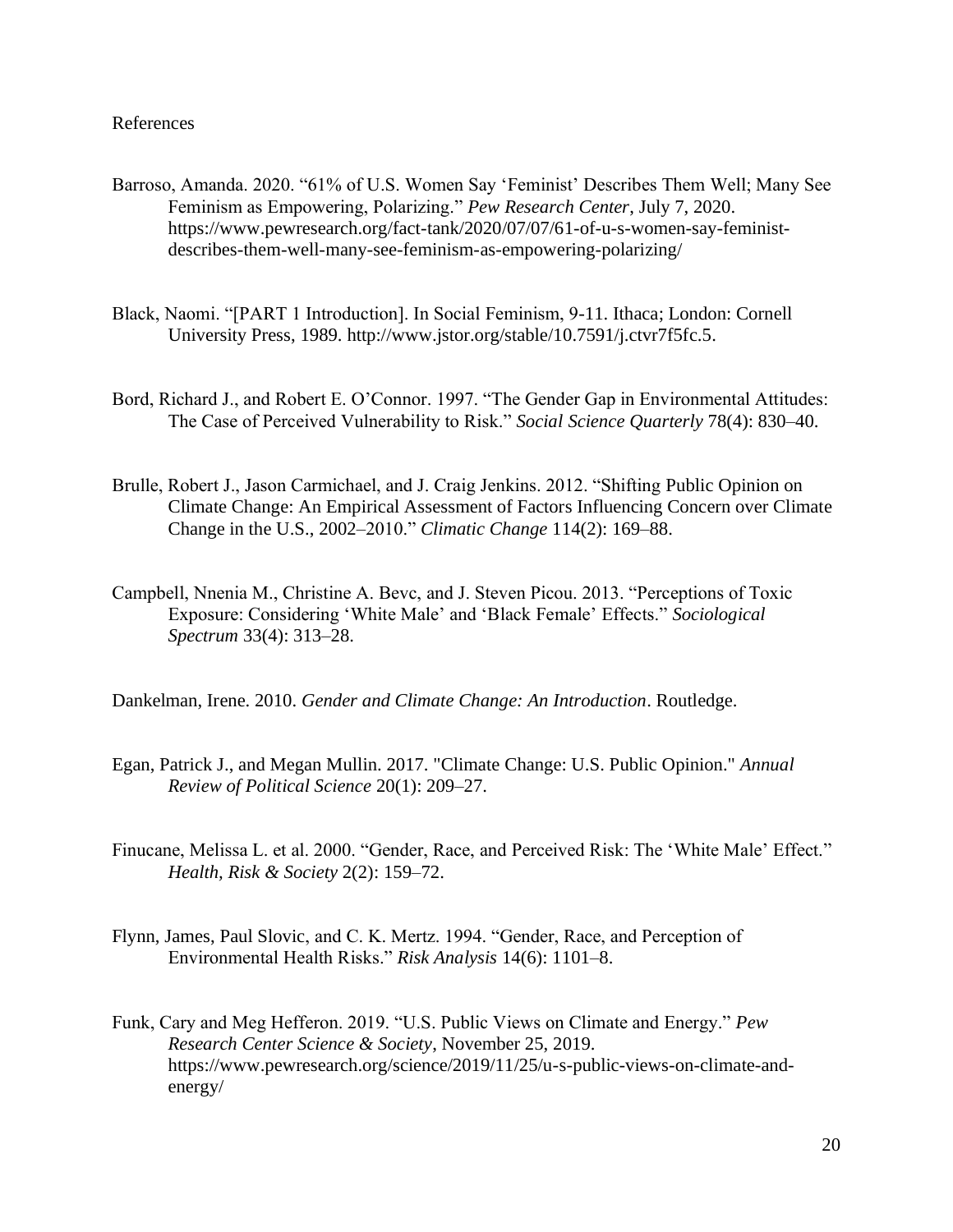- Kahan, Dan M. et al. 2007. "Culture and Identity-Protective Cognition: Explaining the White-Male Effect in Risk Perception." *Journal of Empirical Legal Studies* 4(3): 465–505.
- Kalof, Linda, Thomas Dietz, Gregory Guagnano, and Paul C. Stern. 2002. "Race, Gender and Environmentalism: The Atypical Values and Beliefs of White Men." *Race, Gender & Class* 9(2): 112–30.
- Leiserowitz, Anthony. 2006. "Climate Change Risk Perception and Policy Preferences: The Role of Affect, Imagery, and Values." *Climatic Change* 77(1): 45–72.
- McCright, Aaron M. 2010. "The Effects of Gender on Climate Change Knowledge and Concern in the American Public." *Population and Environment* 32(1): 66–87.
- Nagel, Joane. 2015. *Gender and Climate Change: Impacts, Science, Policy*. Routledge.
- Nisbet, Matthew C., and Teresa Myers. 2007. "Trends: Twenty Years of Public Opinion about Global Warming." *The Public Opinion Quarterly* 71(3): 444–70.
- Olofsson, Anna, and Saman Rashid. 2011. "The White (Male) Effect and Risk Perception: Can Equality Make a Difference?" *Risk Analysis* 31(6): 1016–32.
- Pew Research Center. 2020. "Environmental Protection Rises on the Public's Policy Agenda As Economic Concerns Recede." *Pew Research Center - U.S. Politics & Policy*, February 13, 2020. https://www.pewresearch.org/politics/2020/02/13/as-economic-concernsrecede-environmental-protection-rises-on-the-publics-policy-agenda/ (October 20, 2020).
- Ravera, Federica et al. 2016. "Gender Perspectives in Resilience, Vulnerability and Adaptation to Global Environmental Change." *Ambio* 45(Suppl 3): 235–47.
- Schuldt, Jonathon P., and Adam R. Pearson. 2016. "The Role of Race and Ethnicity in Climate Change Polarization: Evidence from a U.S. National Survey Experiment." *Climatic Change* 136(3): 495–505.
- Smith, D. Clayton. 2001. "Environmentalism, Feminism, and Gender." *Sociological Inquiry* 71(3): 314–34.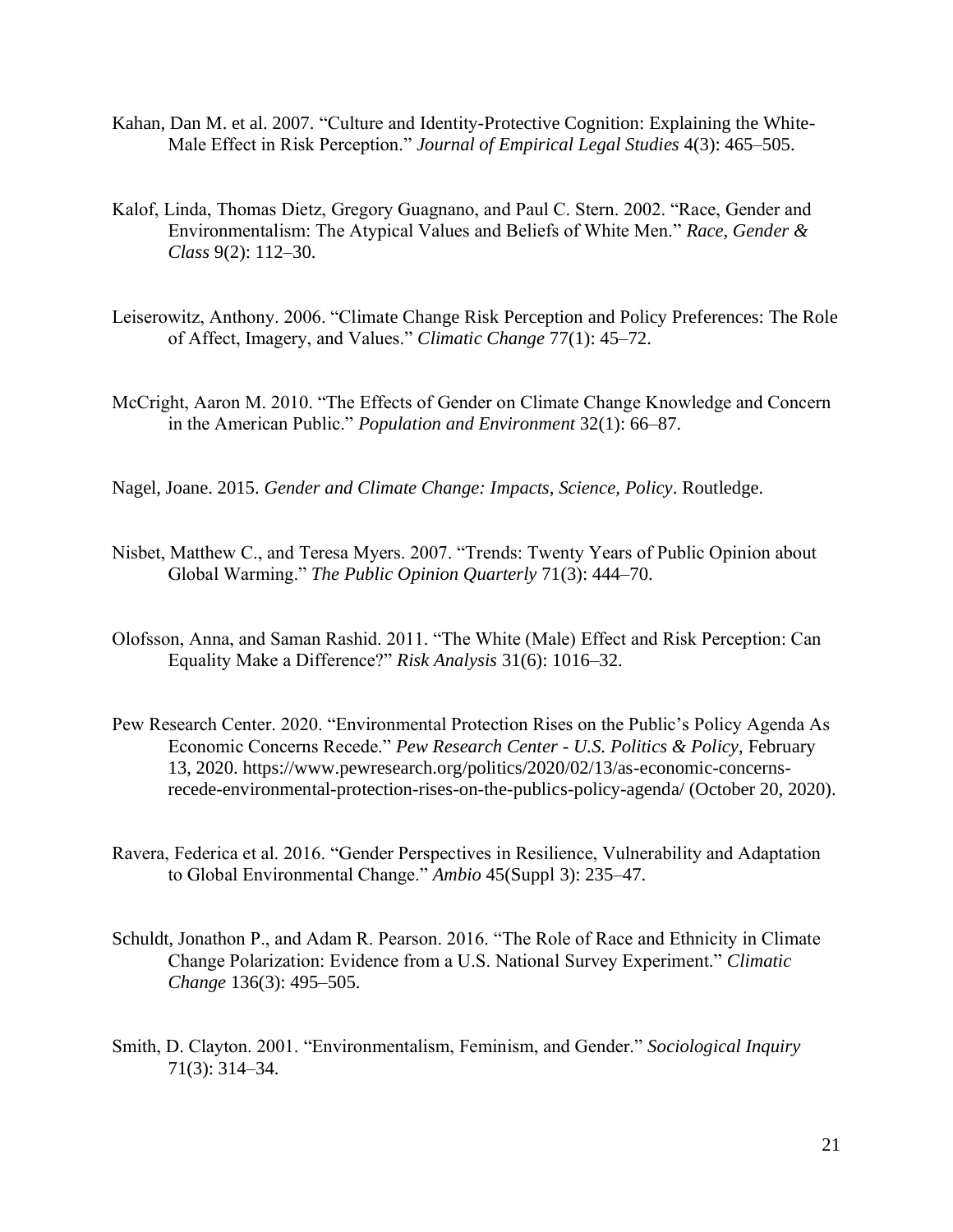- Somma, Mark, and Sue Tolleson-Rinehart. 1997. "Tracking the Elusive Green Women: Sex, Environmentalism, and Feminism in the United States and Europe." Political Research Quarterly 50(1): 153–69.
- Umberson, Debra. 1993. "Sociodemographic Position, World Views, and Psychological Distress." Social Science Quarterly (University of Texas Press) 74(3): 575–89.
- Xiao, Chenyang, and Aaron M. McCright. 2012. "Explaining Gender Differences in Concern about Environmental Problems in the United States." Society & Natural Resources 25(11): 1067–84.
- "2020 Time Series Study ANES: American National Election Studies." *ANES | American National Election Studies*, electionstudies.org/data-center/2020-time-series-study/.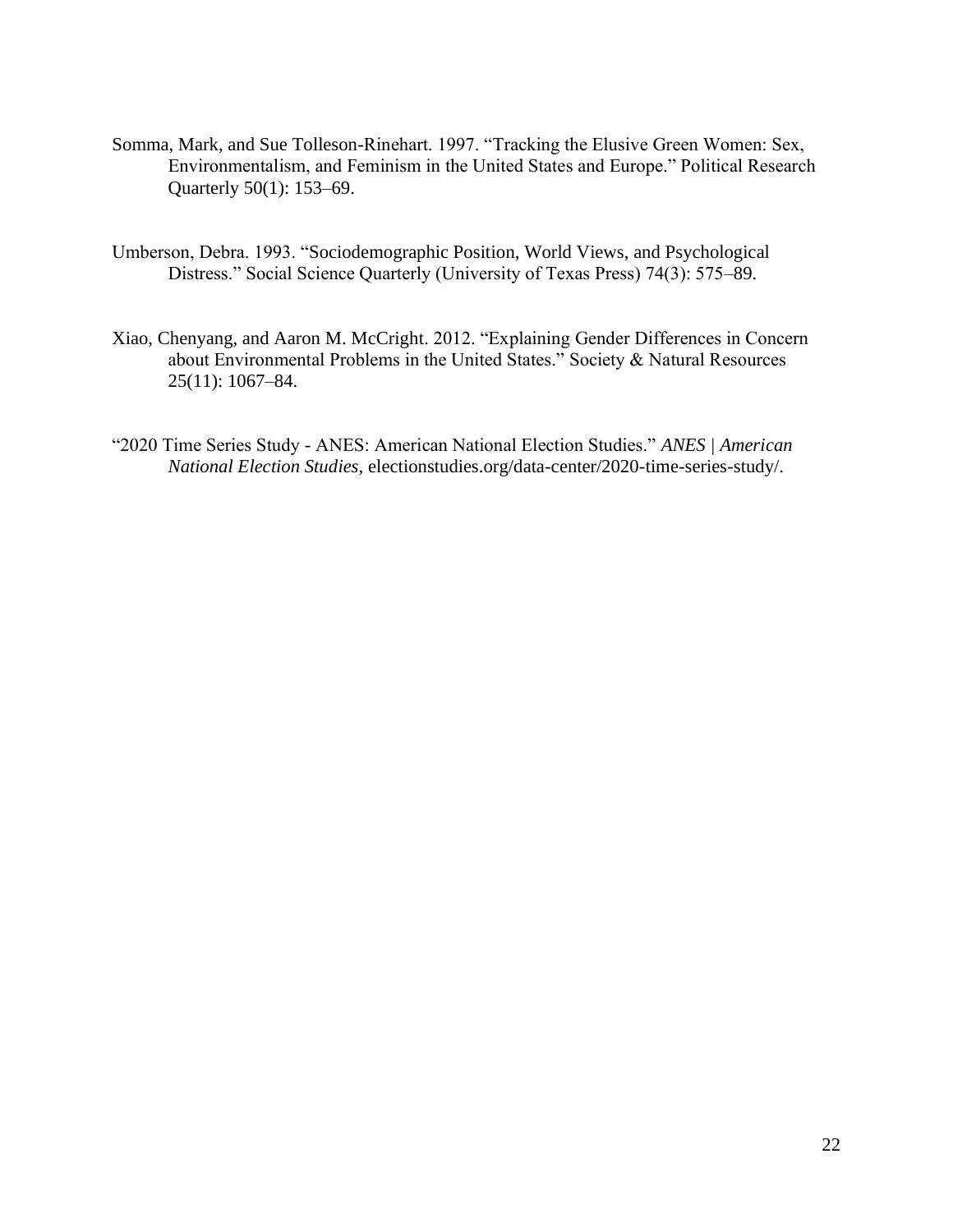## <span id="page-28-0"></span>Appendix

Respondent Age

- 1. 80. Age 80 or older
- 2. 18 -79 . Actual value

Respondent 5 category Level of Education

- 1. Less than high school credential
- 2. High school credential
- 3. Some post -high school, no bachelor's degree
- 4. Bachelor's degree
- 5. Graduate degree

## R Self-Identified Race/Ethnicity

- 1. White
- 2. Non -White

What is your (R) sex?

- 1. Male
- 2. Female

Total (Family) Income

- 1. Under 9,999
- 2. \$10,000 -14,999
- 3. \$15,000 -19,999
- 4. \$20,000 -24,999
- 5. \$25,000 -29,999
- 6. \$30,000 -34,999
- 7. \$35,000 -39,999
- 8. \$40,000 -44,999
- 9. \$45,000 -49,999
- 10. \$50,000 -59,999
- 11. \$60,000 -64,999
- 12. \$65,000 -69,999
- 13. \$70,000 -\$74,999
- 14. \$75,000 -79,999
- 15. \$80,000 -89,999
- 16. \$90,000 -99,999
- 17. \$100,000 -109,999
- 18. \$110,000 -124,999
- 19. \$125,00 0 -149,999
- 20. \$150,0 0 0 -174,999
- 21. \$175,000 -249,999
- 22. \$250,000 or mor e